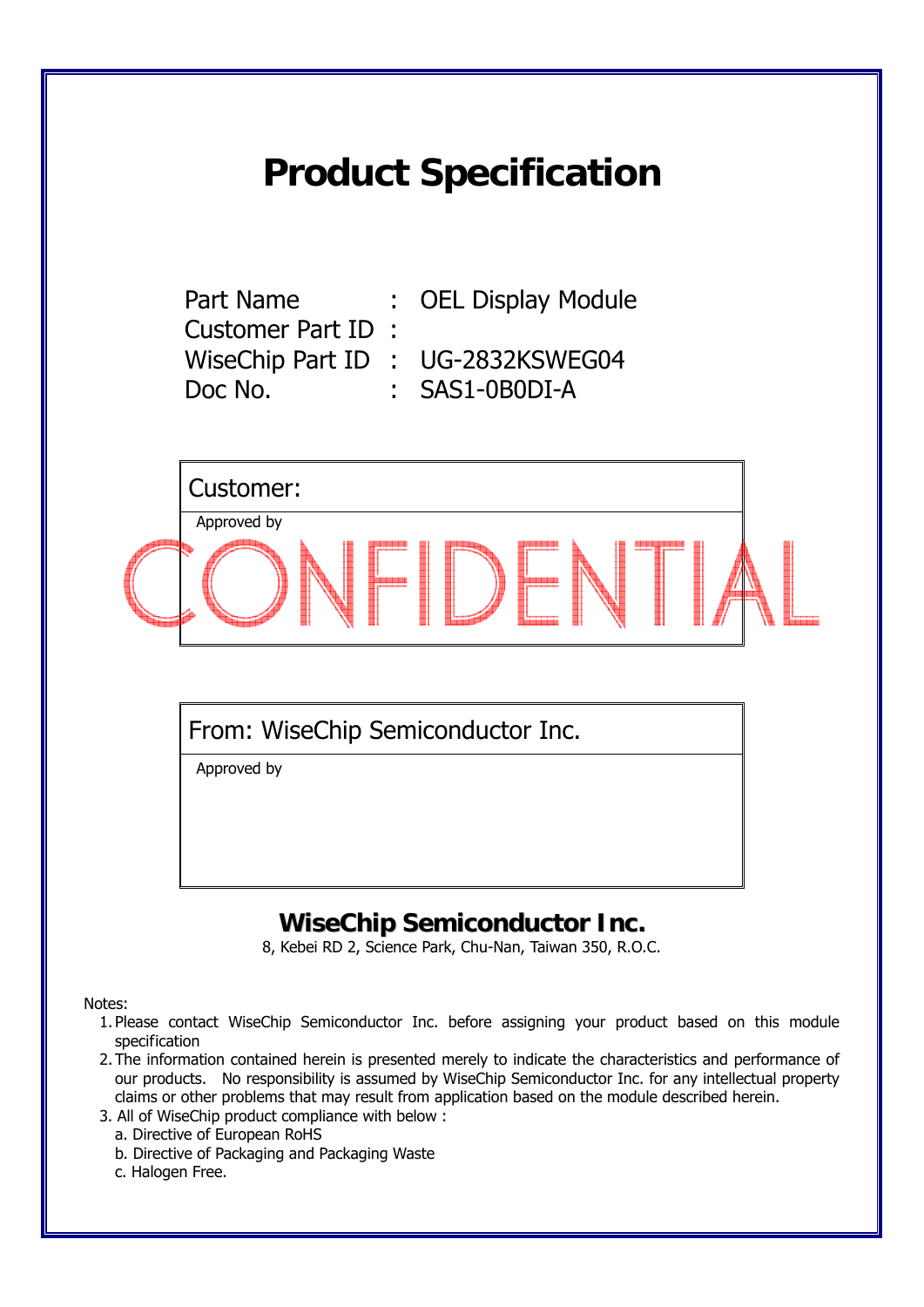

#### **Revised History**

| <b>Part Number</b> | <b>Revision</b>           | <b>Revision Content</b> | <b>Revised on</b> |
|--------------------|---------------------------|-------------------------|-------------------|
| UG-2832KSWEG04     | $\boldsymbol{\mathsf{A}}$ | New                     | December 31, 2019 |
|                    |                           | $\vdash \Box$           |                   |
|                    |                           |                         |                   |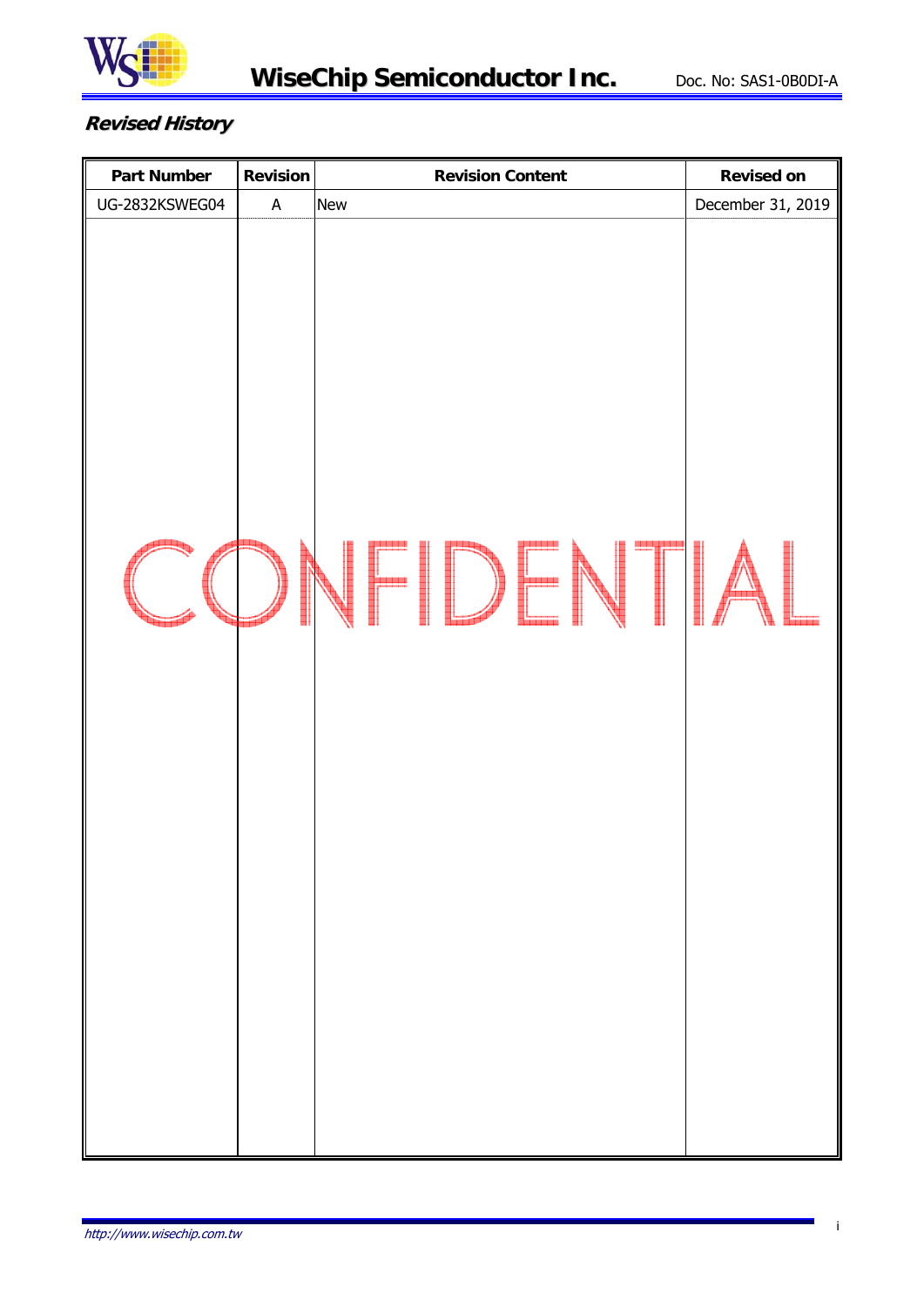

### **Contents**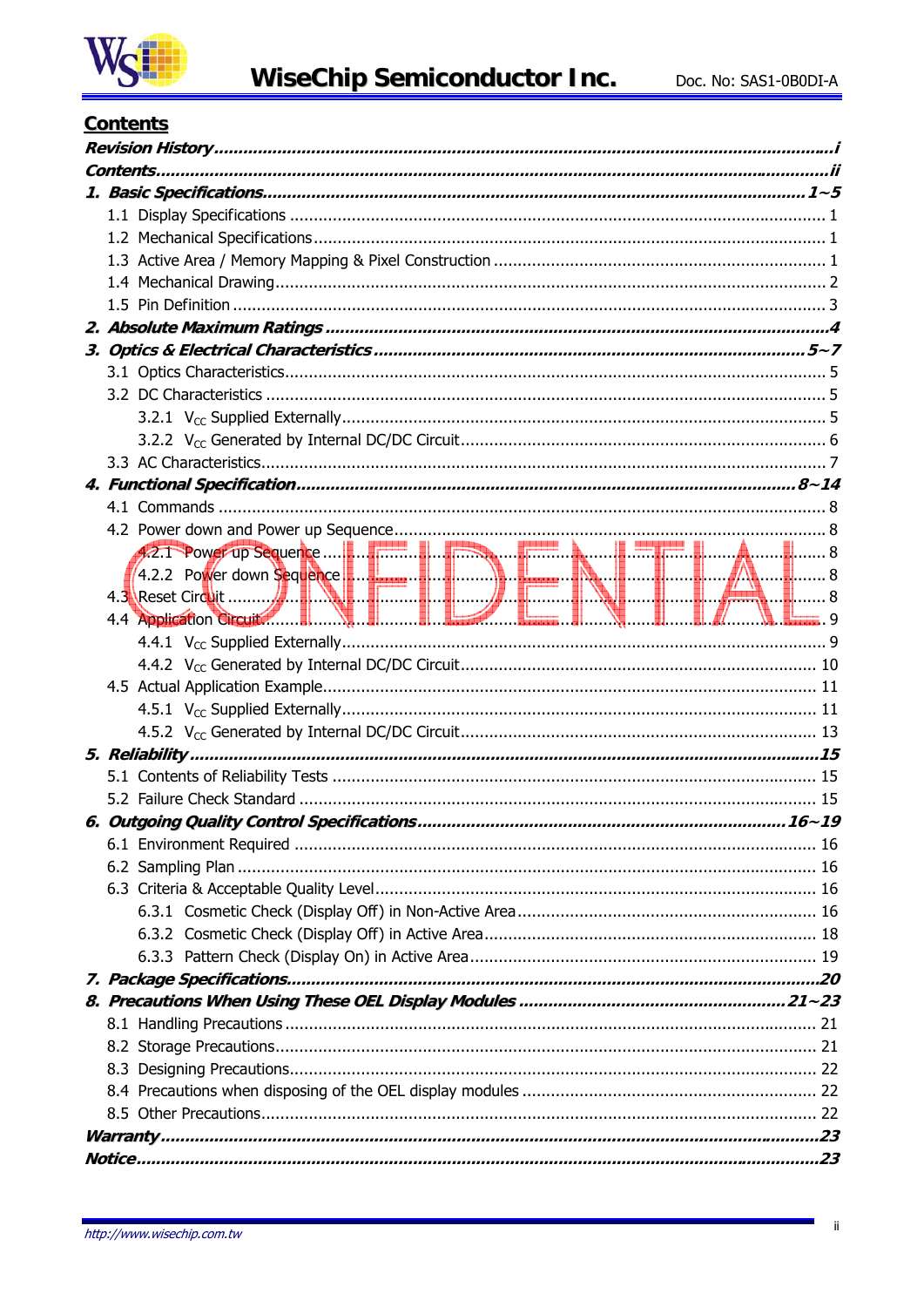

#### **1. Basic Specifications**

#### **1.1 Display Specifications**

- 1) Display Mode : Passive Matrix
- 2) Display Color : Monochrome (White)
- 3) Drive Duty : 1/32 Duty

#### **1.2 Mechanical Specifications**

- 1) Outline Drawing : According to the annexed outline drawing
- 2) Number of Pixels :  $128 \times 32$
- 3) Module Size :  $46.30 \times 11.50 \times 1.40$  (mm)
- 4) Panel Size  $\hspace{1cm} : \hspace{1cm} 30.00 \times 11.50 \times 1.40$  (mm)  $\hspace{1mm}$  including "Anti-Glare polarizer"
- 5) Active Area :  $22.384 \times 5.584$  (mm)
- 6) Pixel Pitch :  $0.175 \times 0.175$  (mm)
- 7) Pixel Size :  $0.159 \times 0.159$  (mm)
- 8) Weight :  $1.05$  (g)  $\pm$  10%

#### **1.3 Active Area / Memory Mapping & Pixel Construction**

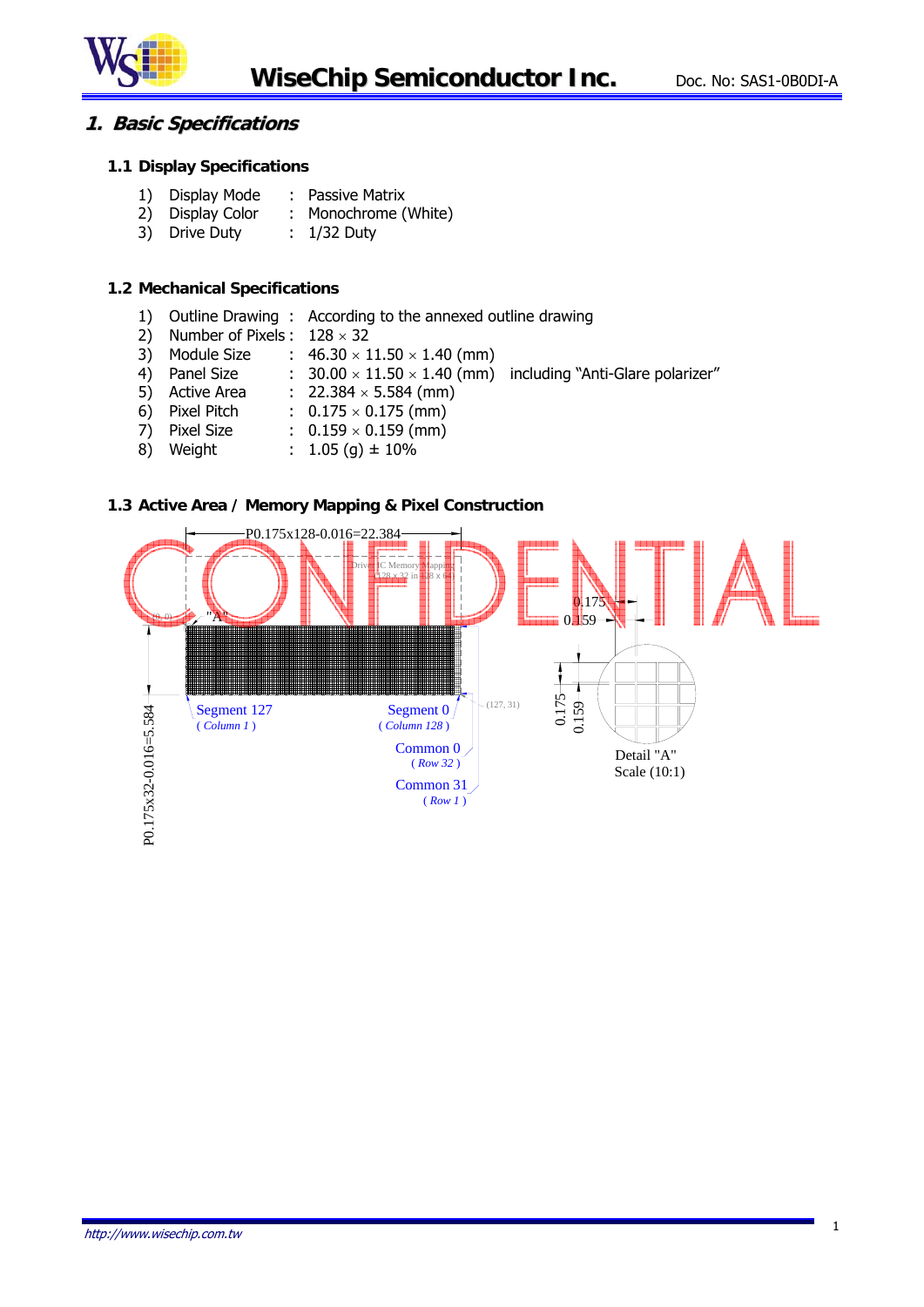

## **WiseChip Semiconductor Inc.** Doc. No: SAS1-0B0DI-A

#### **1.4 Mechanical Drawing**

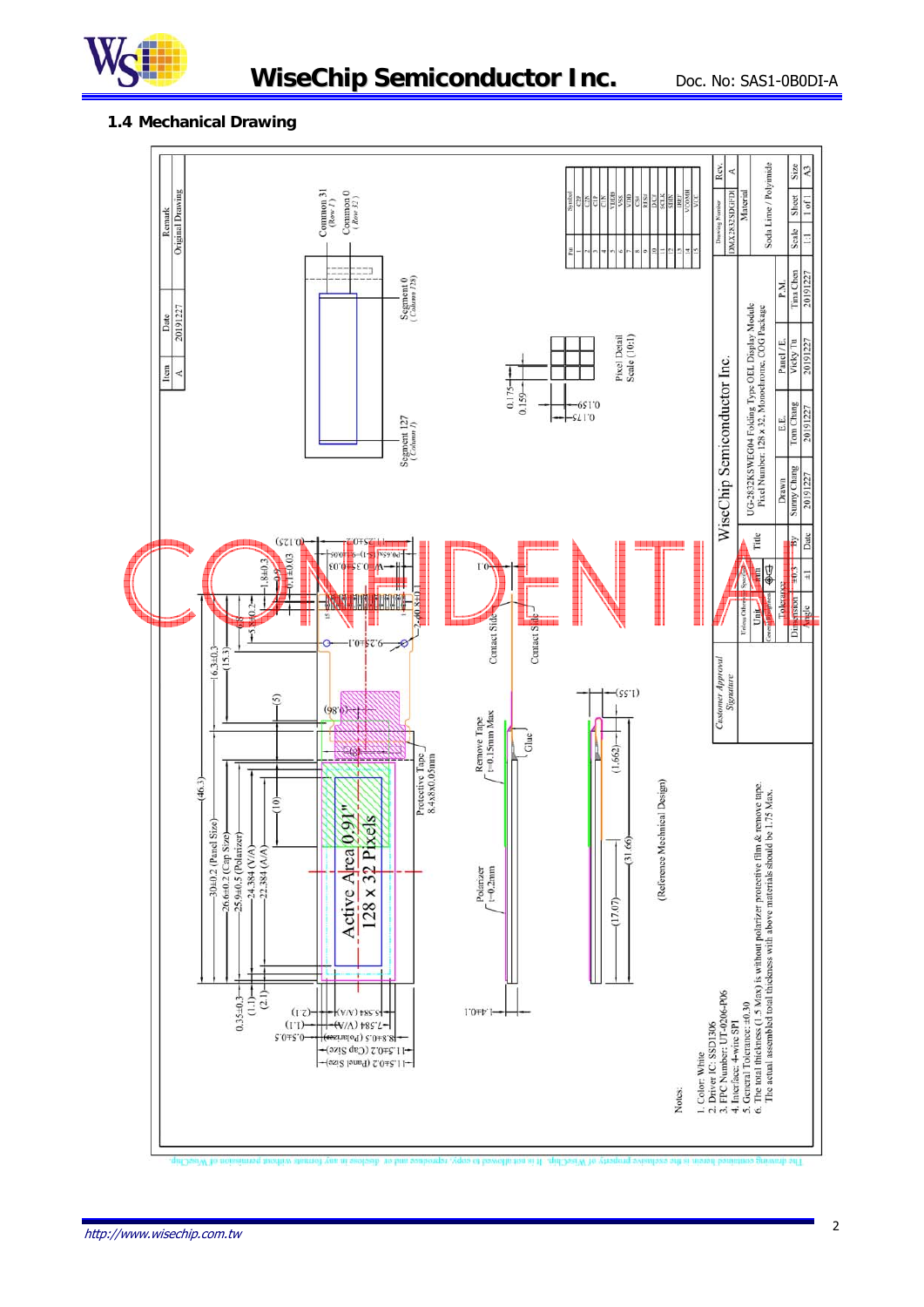

**WiseChip Semiconductor Inc.** Doc. No: SAS1-0B0DI-A

#### **1.5 Pin Definition**

| <b>Pin Number</b>      | Symbol                                   | 1/0 | <b>Function</b>                                                                                                                                                                                                                                                                                                                                                         |
|------------------------|------------------------------------------|-----|-------------------------------------------------------------------------------------------------------------------------------------------------------------------------------------------------------------------------------------------------------------------------------------------------------------------------------------------------------------------------|
| <b>Power Supply</b>    |                                          |     |                                                                                                                                                                                                                                                                                                                                                                         |
| 7                      | <b>VDD</b>                               | P   | <b>Power Supply for Logic</b><br>This is a voltage supply pin. It must be connected to external source.                                                                                                                                                                                                                                                                 |
| 6                      | <b>VSS</b>                               | P   | <b>Ground of OEL System</b><br>This is a ground pin. It also acts as a reference for the logic pins, the OEL driving<br>voltages, and the analog circuits. It must be connected to external ground.                                                                                                                                                                     |
| 15                     | <b>VCC</b>                               | P   | <b>Power Supply for OEL Panel</b><br>This is the most positive voltage supply pin of the chip. A stabilization capacitor<br>should be connected between this pin and $V_{SS}$ when the converter is used. It<br>must be connected to external source when the converter is not used.                                                                                    |
| <b>Driver</b>          |                                          |     |                                                                                                                                                                                                                                                                                                                                                                         |
| 13                     | <b>IREF</b>                              | L   | <b>Current Reference for Brightness Adjustment</b><br>This pin is segment current reference pin. A resistor should be connected<br>between this pin and V <sub>SS</sub> . Set the current at 12.5µA maximum.                                                                                                                                                            |
| 14                     | <b>VCOMH</b>                             | 0   | <b>Voltage Output High Level for COM Signal</b><br>This pin is the input pin for the voltage output high level for COM signals. $A$<br>capacitor should be connected between this pin and V <sub>SS</sub> .                                                                                                                                                             |
| <b>DC/DC Converter</b> |                                          |     |                                                                                                                                                                                                                                                                                                                                                                         |
| 5                      | <b>VDDB</b>                              | P   | Power Supply for DC/DC Converter Circuit<br>This is the power supply pin for the internal buffer of the DC/DC voltage converter.<br>It must be connected to external source when the converter is used. It should be<br>connected to V <sub>DD</sub> when the converter is not used.                                                                                    |
| 3/4<br>$1/\sqrt{2}$    | $C1$ P $V$ CIN<br>C2P / C <sub>2</sub> N | Г   | Positive Terminal of the Flying Inverting Capacitor<br>Negative Terminal of the Flying Boost Capacitor<br>The charge-pump capacitors are required between the terminals. They must be<br>floated when the converter is not used.                                                                                                                                        |
| <b>Interface</b>       |                                          |     |                                                                                                                                                                                                                                                                                                                                                                         |
| 9                      | RES#                                     | L   | <b>Power Reset for Controller and Driver</b><br>This pin is reset signal input. When the pin is low, initialization of the chip is<br>executed.                                                                                                                                                                                                                         |
| 8                      | CS#                                      | Ι   | <b>Chip Select</b><br>This pin is the chip select input. The chip is enabled for MCU communication only<br>when CS# is pulled low.                                                                                                                                                                                                                                      |
| 10                     | D/C#                                     | L   | <b>Data/Command Control</b><br>This pin is Data/Command control pin. When the pin is pulled high, the data at<br>SDIN is treated as data. When it is pulled low, the data at SDIN will be<br>transferred to the command register. For detail relationship to MCU interface<br>signals, please refer to the Timing Characteristics Diagrams.                             |
| 11                     | <b>SCLK</b>                              | I   | <b>Serial Clock Input Signal</b><br>The transmission of information in the bus is following a clock signal. Each<br>transmission of data bit is taken place during a single clock period of this pin.                                                                                                                                                                   |
| 12                     | <b>SDIN</b>                              | I   | Serial Data Input Signal<br>This pin acts as a communication channel. The input data through SDIN are<br>latched at the rising edge of SCLK in the sequence of MSB first and converted to<br>8-bit parallel data and handled at the rising edge of last serial clock.<br>SDIN is identified to display data or command by D/C# bit data at the rising of first<br>SCLK. |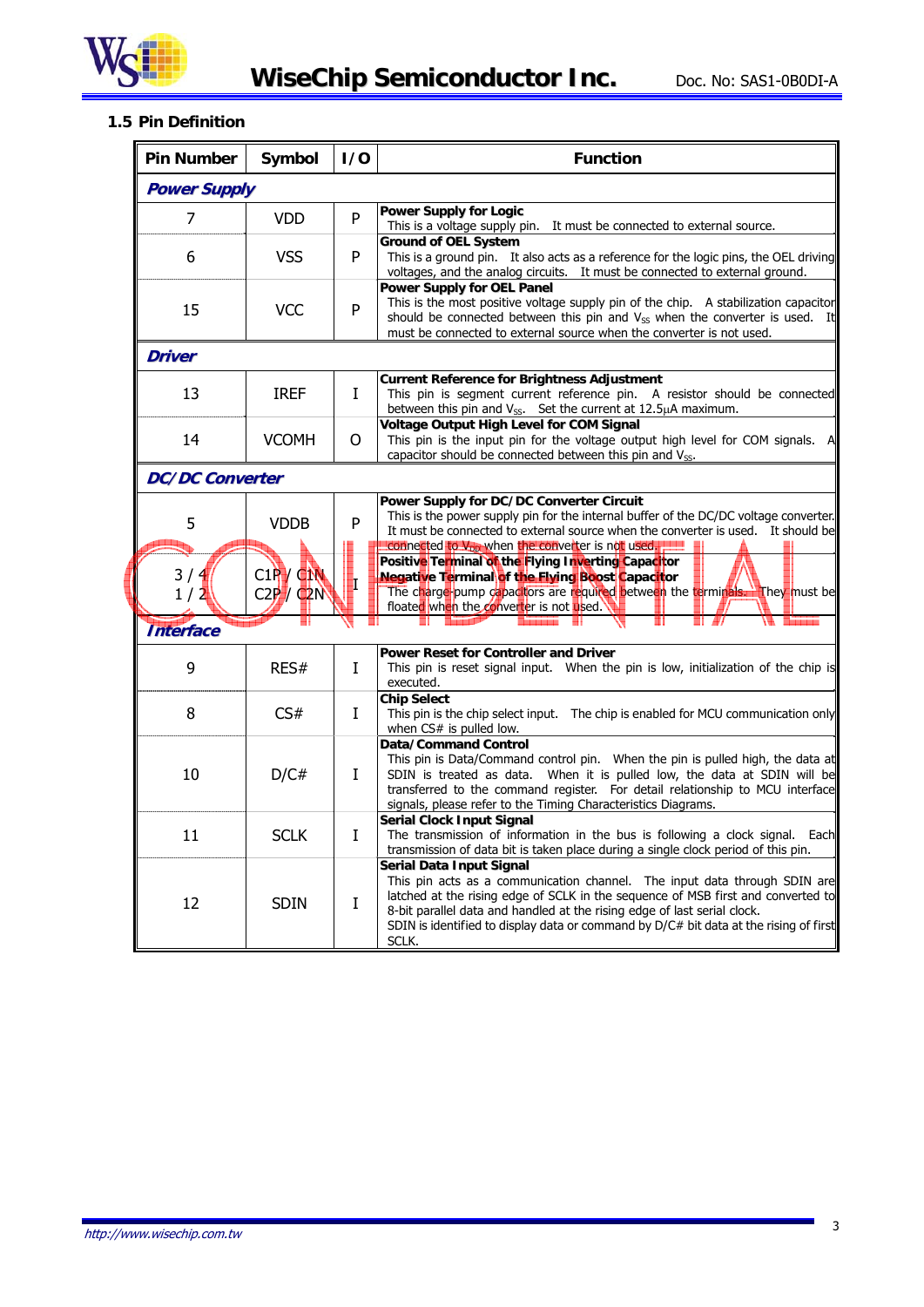

#### **2. Absolute Maximum Ratings**

| Parameter                        | Symbol                      | Min    | Max | Unit | <b>Notes</b> |
|----------------------------------|-----------------------------|--------|-----|------|--------------|
| Supply Voltage for Logic         | $V_{DD}$                    | $-0.3$ | 4   |      | 1, 2         |
| Supply Voltage for Display       | $V_{CC}$                    | 0      | 11  |      | 1, 2         |
| Supply Voltage for DC/DC         | V <sub>DDB</sub>            | $-0.3$ | 5   |      | 1, 2         |
| <b>Operating Temperature</b>     | $\mathsf{T}_{\mathsf{OP}}$  | $-40$  | 70  | °C   |              |
| Storage Temperature              | $\mathsf{T}_{\mathsf{STG}}$ | $-40$  | 85  | °C   | 3            |
| Life Time $(150 \text{ cd/m}^2)$ |                             | 10,000 |     | hour | 4            |
| Life Time $(120 \text{ cd/m}^2)$ |                             | 15,000 |     | hour |              |

Note 1: All the above voltages are on the basis of " $V_{SS} = 0V$ ".

Note 2: When this module is used beyond the above absolute maximum ratings, permanent breakage of the module may occur. Also, for normal operations, it is desirable to use this module under the conditions according to Section 3. "Optics & Electrical Characteristics". If this module is used beyond these conditions, malfunctioning of the module can occur and the reliability of the module may deteriorate.

Note 3: The defined temperature ranges do not include the polarizer. The maximum withstood temperature of the polarizer should be 80°C. Note 4: Vcc = 7.5V, Ta = 25°C, 50% Checkerboard Software configuration follows Section 4.5 Initialization.

End of lifetime is specified as 50% of initial brightness reached.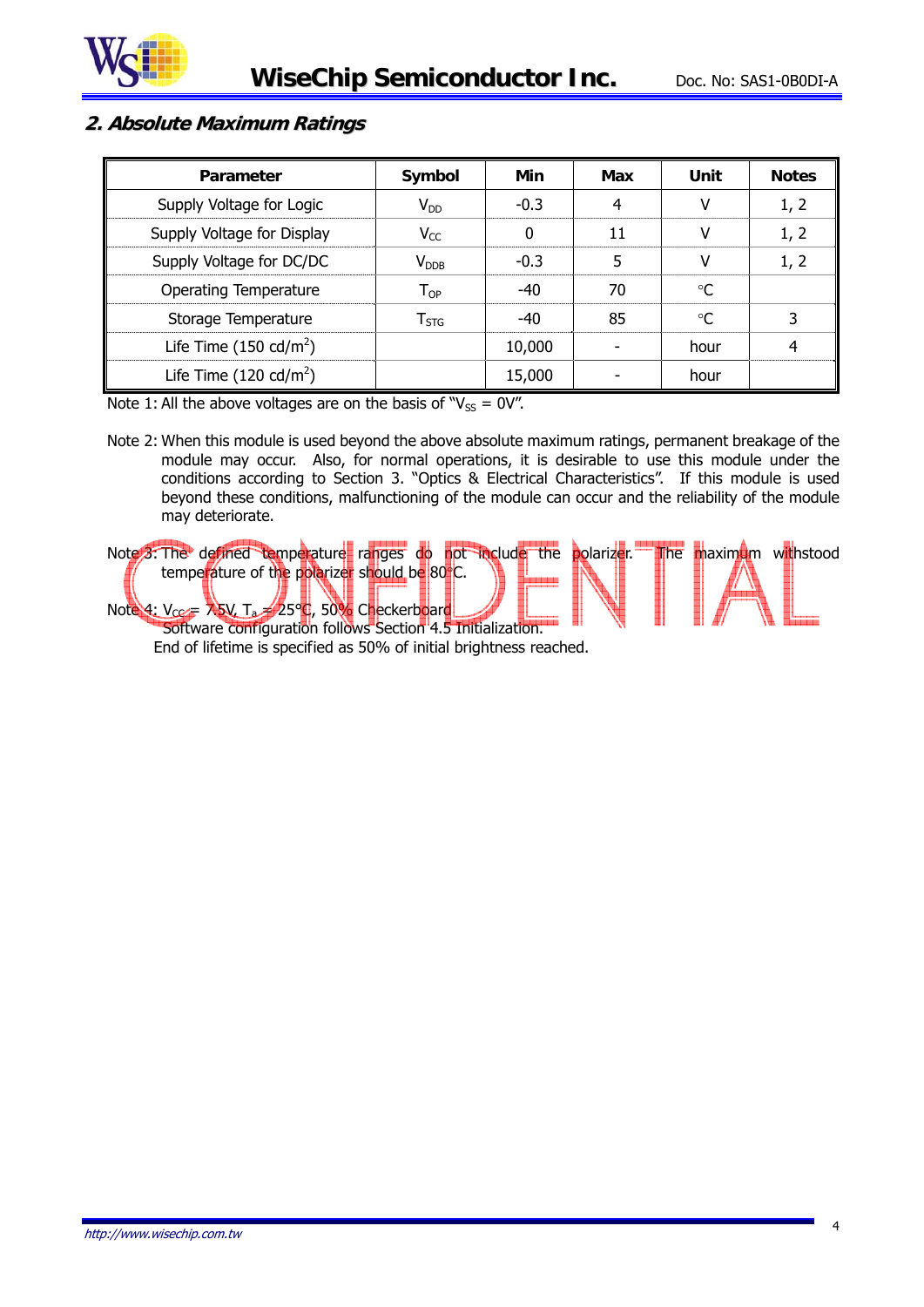

#### **3. Optics & Electrical Characteristics**

#### **3.1 Optics Characteristics**

| <b>Characteristics</b> | Symbol       | <b>Conditions</b> | Min          | Typ          | Max          | Unit            |
|------------------------|--------------|-------------------|--------------|--------------|--------------|-----------------|
| <b>Brightness</b>      | $L_{\rm br}$ | Note 8            | 120          | 150          |              | $\text{cd/m}^2$ |
| C.I.E. (White)         | (x)          | C.I.E. 1931       | 0.25<br>0.27 | 0.29<br>0.31 | 0.33<br>0.35 |                 |
| Dark Room Contrast     | CR           |                   |              | >10,000:1    |              |                 |
| Viewing Angle          |              |                   |              | Free         |              | degree          |

\* Optical measurement taken at  $V_{DD} = 2.8V$ ,  $V_{CC} = 7.5V$ . Software configuration follows Section 4.5 Initialization.

#### **3.2 DC Characteristics**

#### 3.2.1  $V_{CC}$  Supplied Externally

| <b>Characteristics</b>                                           | Symbol          | <b>Conditions</b>                     | Min                 | <b>Typ</b>       | Max                 | Unit                                                                                                                                                                                                                           |
|------------------------------------------------------------------|-----------------|---------------------------------------|---------------------|------------------|---------------------|--------------------------------------------------------------------------------------------------------------------------------------------------------------------------------------------------------------------------------|
| Supply Voltage for Logic                                         | $V_{DD}$        |                                       | 1.65                | 2.8              | 3.3                 | v                                                                                                                                                                                                                              |
| <b>Supply Voltage for Display</b><br>(Supplied Externally)       | V <sub>¢c</sub> | Note 5<br>(Internal DC/DC Disable)    | 7.0                 | $\overline{7.5}$ | 8 <sub>0</sub>      | V                                                                                                                                                                                                                              |
| High Level Input                                                 | $V_{\text{H}}$  |                                       | $0.8 \times V_{DD}$ |                  | V <sub>DD</sub>     | v                                                                                                                                                                                                                              |
| Low Level Input                                                  | V.              |                                       | 0                   |                  | $12\times V_{DD}$   | a kacamatan ing Kabupatèn Kabupatèn Kabupatèn Ing Kabupatèn Kabupatèn Kabupatèn Kabupatèn Kabupatèn Kabupatèn<br>Kabupatèn Kabupatèn Kabupatèn Kabupatèn Kabupatèn Kabupatèn Kabupatèn Kabupatèn Kabupatèn Kabupatèn Kabupatèn |
| High Level Output                                                | $V_{OH}$        | $I_{\text{OUT}} = 100 \mu A$ , 3.3MHz | $0.9\times V_{DD}$  |                  | $V_{DD}$            | v                                                                                                                                                                                                                              |
| Low Level Output                                                 | $V_{OL}$        | $I_{\text{OUT}} = 100 \mu A$ , 3.3MHz | 0                   | -                | $0.1 \times V_{DD}$ | V                                                                                                                                                                                                                              |
| Operating Current for $V_{DD}$                                   | $I_{DD}$        |                                       |                     | 180              | 300                 | μA                                                                                                                                                                                                                             |
|                                                                  |                 | Note 6                                |                     | 2.8              | 3.5                 | mA                                                                                                                                                                                                                             |
| Operating Current for $V_{CC}$<br>$(V_{CC}$ Supplied Externally) | $I_{CC}$        | Note 7                                |                     | 4.4              | 5.5                 | mA                                                                                                                                                                                                                             |
|                                                                  |                 | Note 8                                |                     | 8.2              | 10.3                | mA                                                                                                                                                                                                                             |
| Sleep Mode Current for V <sub>DD</sub>                           | $I_{DD, SLEEP}$ |                                       |                     | 1                | 5                   | μA                                                                                                                                                                                                                             |
| Sleep Mode Current for $V_{CC}$                                  | $I_{CC, SLEEP}$ |                                       |                     | 2                | 10                  | μA                                                                                                                                                                                                                             |

Note 5: Brightness ( $L_{br}$ ) and Supply Voltage for Display ( $V_{CC}$ ) are subject to the change of the panel characteristics and the customer's request.

Note 6:  $V_{DD}$  = 2.8V, V<sub>CC</sub> = 7.5V, 30% Display Area Turn on.

Note 7:  $V_{DD}$  = 2.8V,  $V_{CC}$  = 7.5V, 50% Display Area Turn on.

Note 8:  $V_{DD} = 2.8V$ ,  $V_{CC} = 7.5V$ , 100% Display Area Turn on.

\* Software configuration follows Section 4.5.1 Initialization.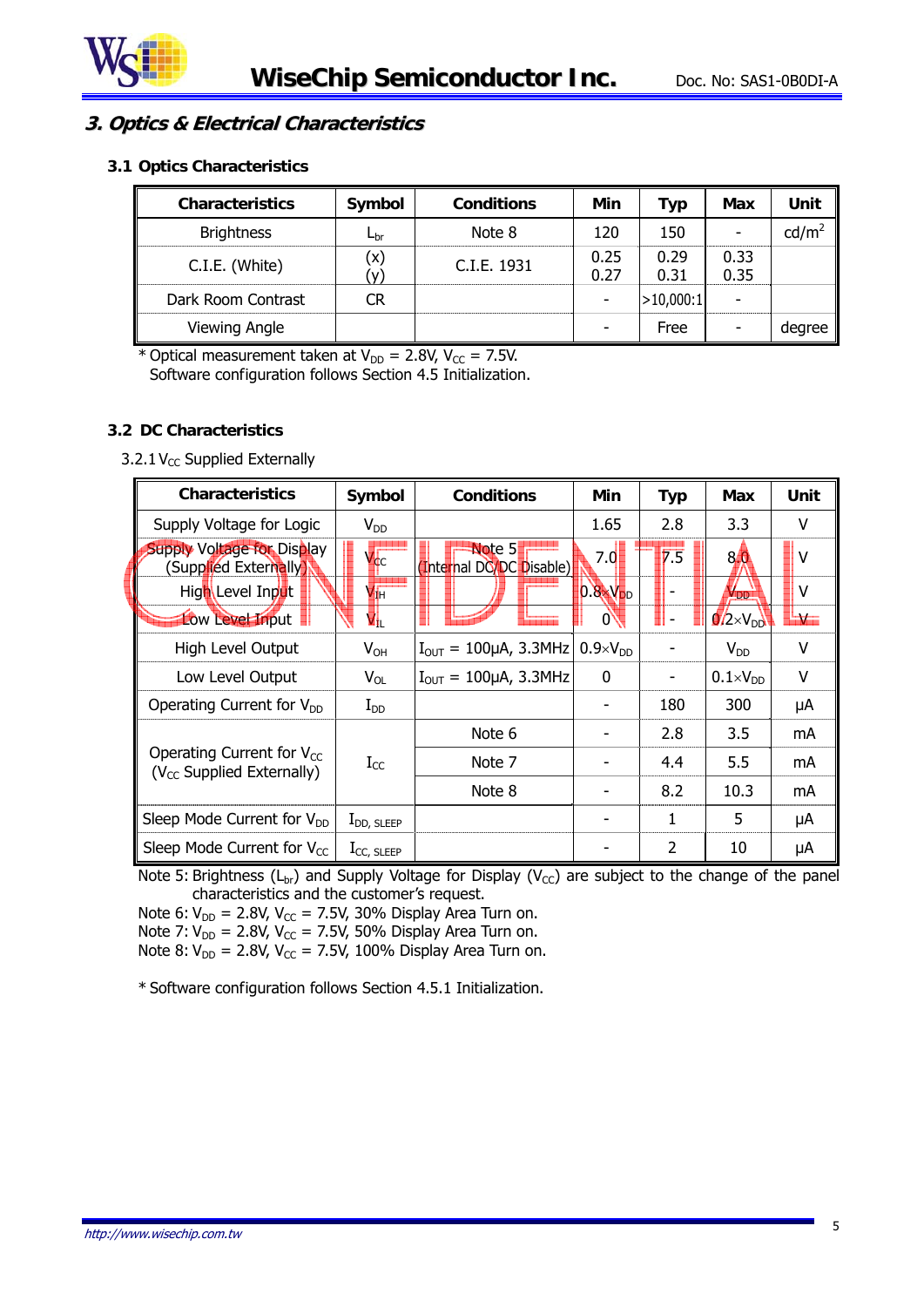

| <b>Characteristics</b>                                                                                                                                                                                                                                                                                                                                                                                                                             | Symbol                  | <b>Conditions</b>                     | Min                 | <b>Typ</b>     | <b>Max</b>          | Unit   |
|----------------------------------------------------------------------------------------------------------------------------------------------------------------------------------------------------------------------------------------------------------------------------------------------------------------------------------------------------------------------------------------------------------------------------------------------------|-------------------------|---------------------------------------|---------------------|----------------|---------------------|--------|
| Supply Voltage for Logic                                                                                                                                                                                                                                                                                                                                                                                                                           | $V_{DD}$                |                                       | 1.65                | 2.8            | 3.3                 | V      |
| Supply Voltage for DC/DC                                                                                                                                                                                                                                                                                                                                                                                                                           | <b>V</b> <sub>DDB</sub> | Internal DC/DC Enable                 | 3.0                 |                | 4.2                 | $\vee$ |
| Supply Voltage for Display<br>(Generated by Internal DC/DC)                                                                                                                                                                                                                                                                                                                                                                                        | $V_{CC}$                | Note 9<br>(Internal DC/DC Enable)     | 7.0                 | 7.5            | 8.0                 | V      |
| High Level Input                                                                                                                                                                                                                                                                                                                                                                                                                                   | $V_{IH}$                |                                       | $0.8 \times V_{DD}$ |                | $V_{DD}$            | V      |
| Low Level Input                                                                                                                                                                                                                                                                                                                                                                                                                                    | $V_{IL}$                |                                       | 0                   |                | $0.2 \times V_{DD}$ | V      |
| High Level Output                                                                                                                                                                                                                                                                                                                                                                                                                                  | $V_{OH}$                | $I_{\text{OUT}} = 100 \mu A$ , 3.3MHz | $0.9\times V_{DD}$  |                | $V_{DD}$            | V      |
| Low Level Output                                                                                                                                                                                                                                                                                                                                                                                                                                   | $V_{OL}$                | $I_{\text{OUT}} = 100 \mu A$ , 3.3MHz | 0                   |                | $0.1\times V_{DD}$  | V      |
| Operating Current for V <sub>DD</sub>                                                                                                                                                                                                                                                                                                                                                                                                              | $I_{DD}$                |                                       |                     | 180            | 300                 | μA     |
|                                                                                                                                                                                                                                                                                                                                                                                                                                                    |                         | Note 10                               |                     | 7.8            | 9.8                 | mA     |
| Operating Current for V <sub>DDB</sub><br>(V <sub>CC</sub> Generated by Internal DC/DC)                                                                                                                                                                                                                                                                                                                                                            | $\rm I_{\rm DDB}$       | Note 11                               |                     | 12.2           | 15.3                | mA     |
|                                                                                                                                                                                                                                                                                                                                                                                                                                                    |                         | Note 12                               |                     | 22.1           | 27.6                | mA     |
| Sleep Mode Current for V <sub>DD</sub>                                                                                                                                                                                                                                                                                                                                                                                                             | $I_{DD, SLEEP}$         |                                       |                     | 1              | 5                   | μA     |
| Sleep Mode Current for V <sub>CC</sub>                                                                                                                                                                                                                                                                                                                                                                                                             | CC, SLEEP               |                                       |                     | $\overline{a}$ | 10                  | µµA    |
| Note 9: Brightness (L <sub>br</sub> ) and Supply Voltage for Display (V <sub>cc</sub> ) are subject to the change of the panel<br>characteristics and the customer's request.<br>Note 10: $V_{\text{DA}} = 2.8 V / V_{\text{DB}} = 8.5 V$ , $V_{\text{CC}}$ Generated by Internal DC/DC Circuit, 30% Display Area Turn on.<br>Note 11: $V_{DD} = 2.8V$ , $V_{DB} = 3.5V$ , $V_{CC}$ Generated by Internal DC/DC Circuit, 50% Display Area Turn on. |                         |                                       |                     |                |                     |        |

Note 12:  $V_{DD} = 2.8V$ ,  $V_{DDB} = 3.5V$ ,  $V_{CC}$  Generated by Internal DC/DC Circuit, 100% Display Area Turn on.

#### 3.2.2  $V_{CC}$  Generated by Internal DC/DC Circuit

\* Software configuration follows Section 4.5.2 Initialization.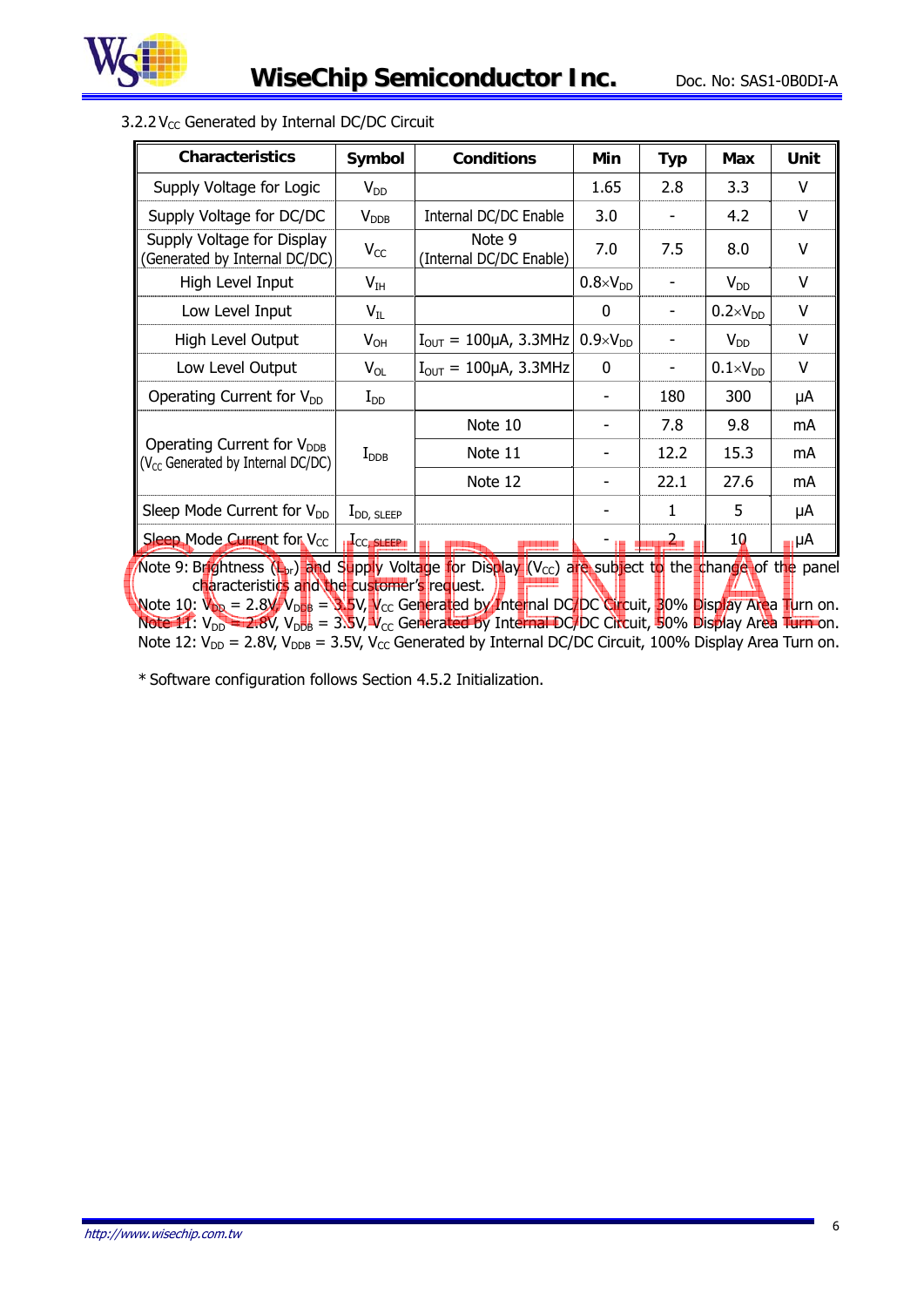

#### **3.3 AC Characteristics**

| Symbol             | <b>Description</b>     | Min | Max | Unit |
|--------------------|------------------------|-----|-----|------|
| $t_{\text{cycle}}$ | Clock Cycle Time       | 100 |     | ns   |
| $t_{AS}$           | Address Setup Time     | 15  |     | ns   |
| $t_{AH}$           | Address Hold Time      | 15  |     | ns   |
| $t_{\text{CSS}}$   | Chip Select Setup Time | 20  |     | ns   |
| $t_{\text{CSH}}$   | Chip Select Hold Time  | 10  |     | ns   |
| $t_{DSW}$          | Write Data Setup Time  | 15  |     | ns   |
| $t_{DHW}$          | Write Data Hold Time   | 15  |     | ns   |
| $t_{CLKL}$         | <b>Clock Low Time</b>  | 20  |     | ns   |
| $t_{CLKH}$         | Clock High Time        | 20  |     | ns   |
| $t_{R}$            | <b>Rise Time</b>       |     | 40  | ns   |
| $t_{\text{F}}$     | Fall Time              |     | 40  | ns   |

\* ( $V_{DD}$  -  $V_{SS}$  = 1.65V to 3.3V, T<sub>a</sub> = 25°C)



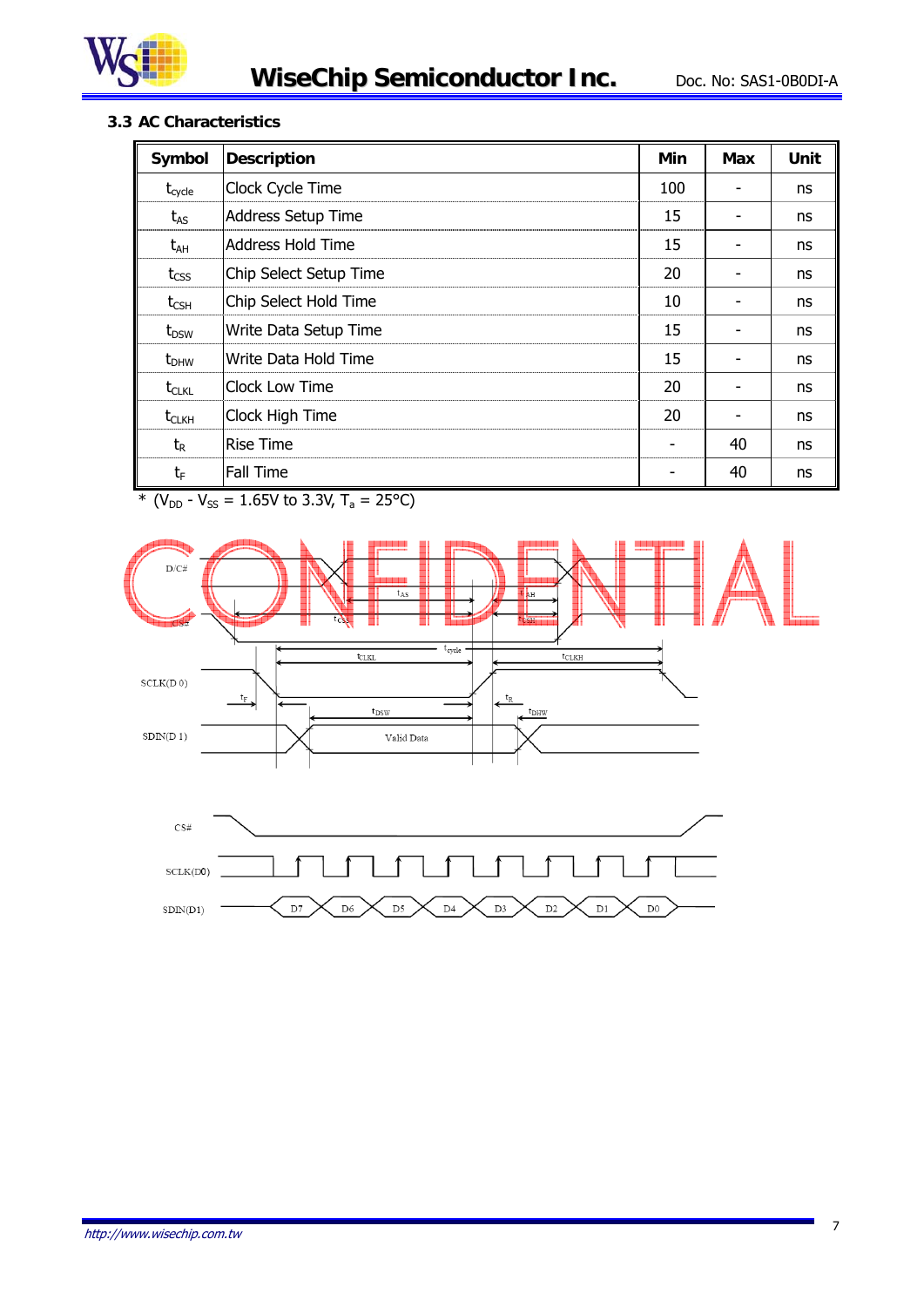

#### **4. Functional Specification**

#### **4.1 Commands**

Refer to the Technical Manual for the SSD1306

#### **4.2 Power down and Power up Sequence**

To protect OEL panel and extend the panel life time, the driver IC power up/down routine should include a delay period between high voltage and low voltage power sources during turn on/off. It gives the OEL panel enough time to complete the action of charge and discharge before/after the operation.



Note 13:

- 1) Since an ESD protection circuit is connected between  $V_{DD}$  and  $V_{CC}$  inside the driver IC,  $V_{CC}$ becomes lower than  $V_{DD}$  whenever  $V_{DD}$  is ON and  $V_{CC}$  is OFF.
- 2)  $V_{CC}$  /  $V_{DDB}$  should be kept float (disable) when it is OFF.
- 3) Power Pins ( $V_{DD}$ ,  $V_{CC}$ ,  $V_{DDB}$ ) can never be pulled to ground under any circumstance.
- 4)  $V_{DD}$  should not be power down before  $V_{CC}$  /  $V_{DDB}$  power down.

#### **4.3 Reset Circuit**

When RES# input is low, the chip is initialized with the following status:

- 1. Display is OFF
- 2. 128×64 Display Mode
- 3. Normal segment and display data column and row address mapping (SEG0 mapped to column address 00h and COM0 mapped to row address 00h)
- 4. Shift register data clear in serial interface
- 5. Display start line is set at display RAM address 0
- 6. Column address counter is set at 0
- 7. Normal scan direction of the COM outputs
- 8. Contrast control register is set at 7Fh
- 9. Normal display mode (Equivalent to A4h command)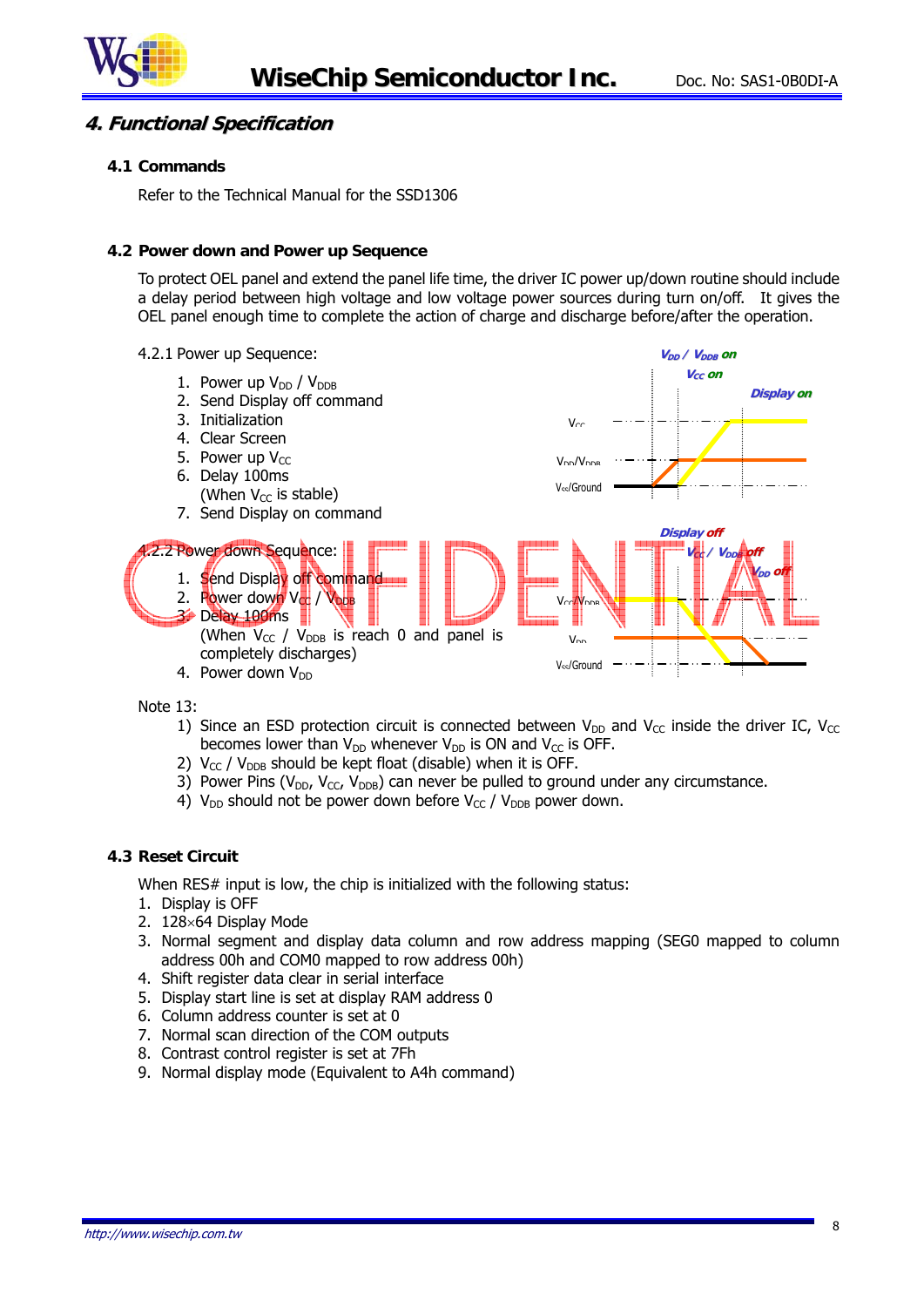

#### **4.4 Application Circuit**

4.4.1  $V_{CC}$  Supplied Externally

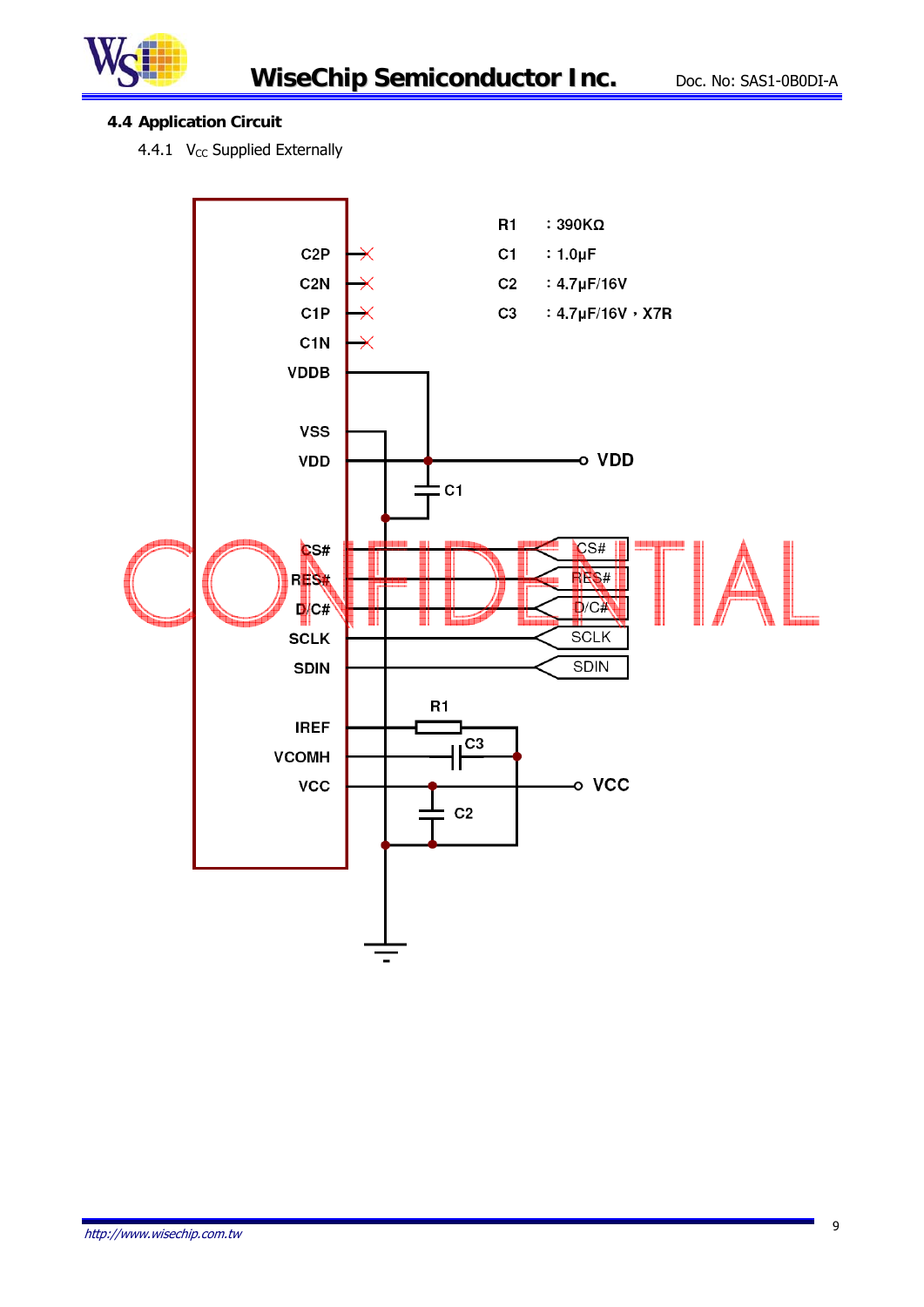



**WiseChip Semiconductor Inc.** Doc. No: SAS1-0B0DI-A

#### 4.4.2  $V_{CC}$  Generated by Internal DC/DC Circuit

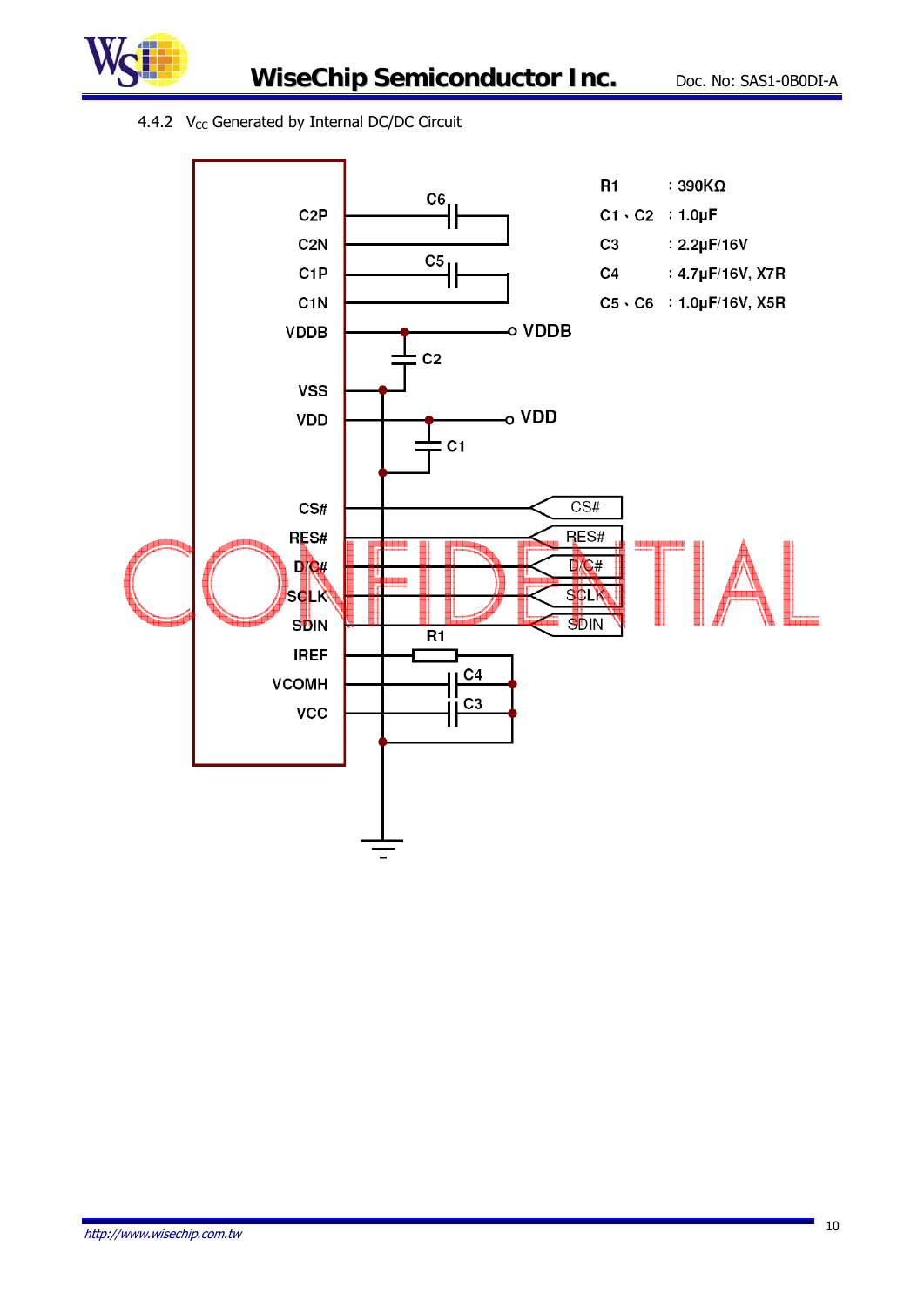

#### **4.5 Actual Application Example**

Command usage and explanation of an actual example

#### 4.5.1  $V_{CC}$  Supplied Externally

#### <Power up Sequence>



If the noise is accidentally occurred at the displaying window during the operation, please reset the display in order to recover the display function.

#### <Power down Sequence>

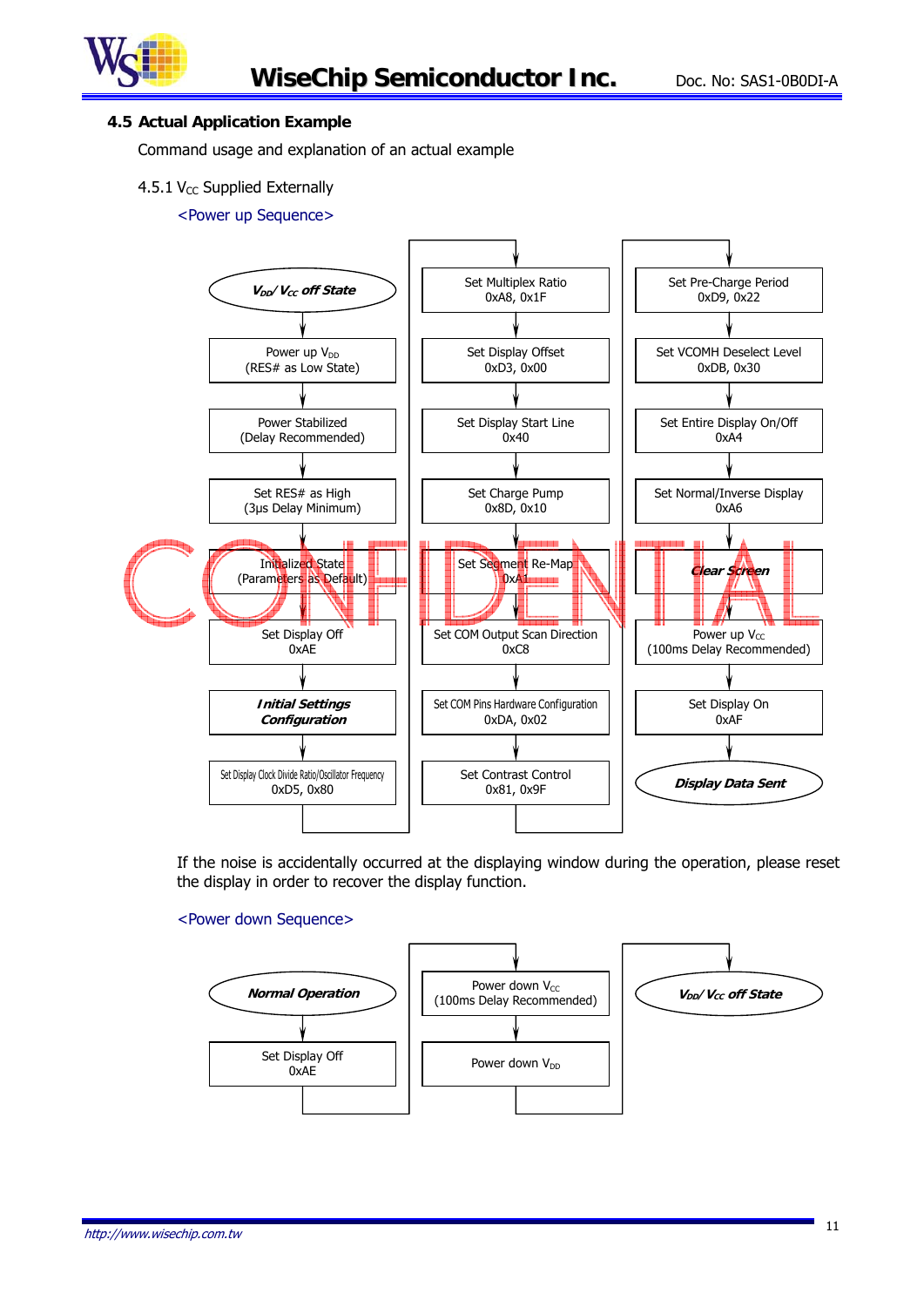

#### <Entering Sleep Mode>



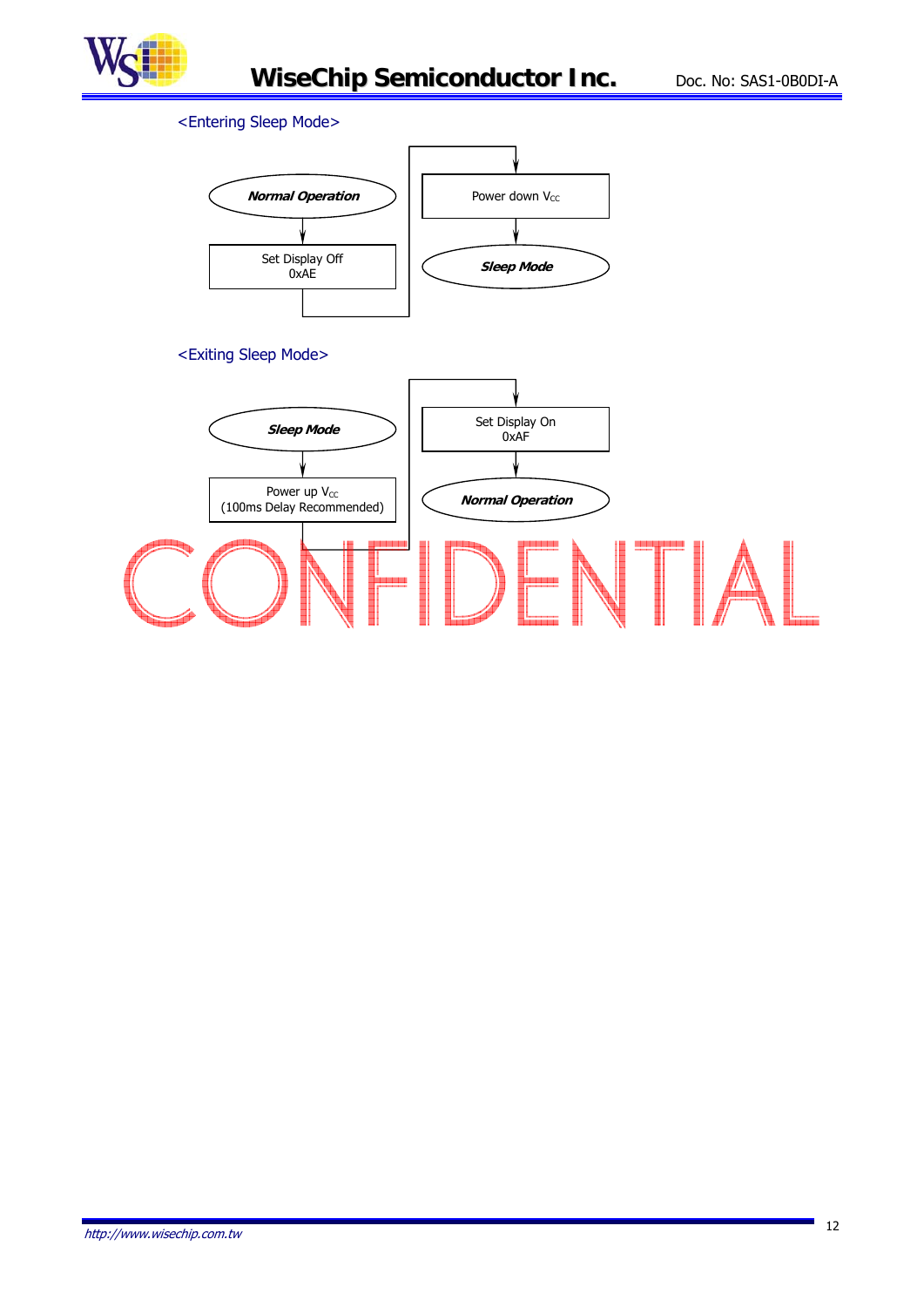

4.5.2  $V_{CC}$  Generated by Internal DC/DC Circuit

#### <Power up Sequence>



If the noise is accidentally occurred at the displaying window during the operation, please reset the display in order to recover the display function.

#### <Power down Sequence>

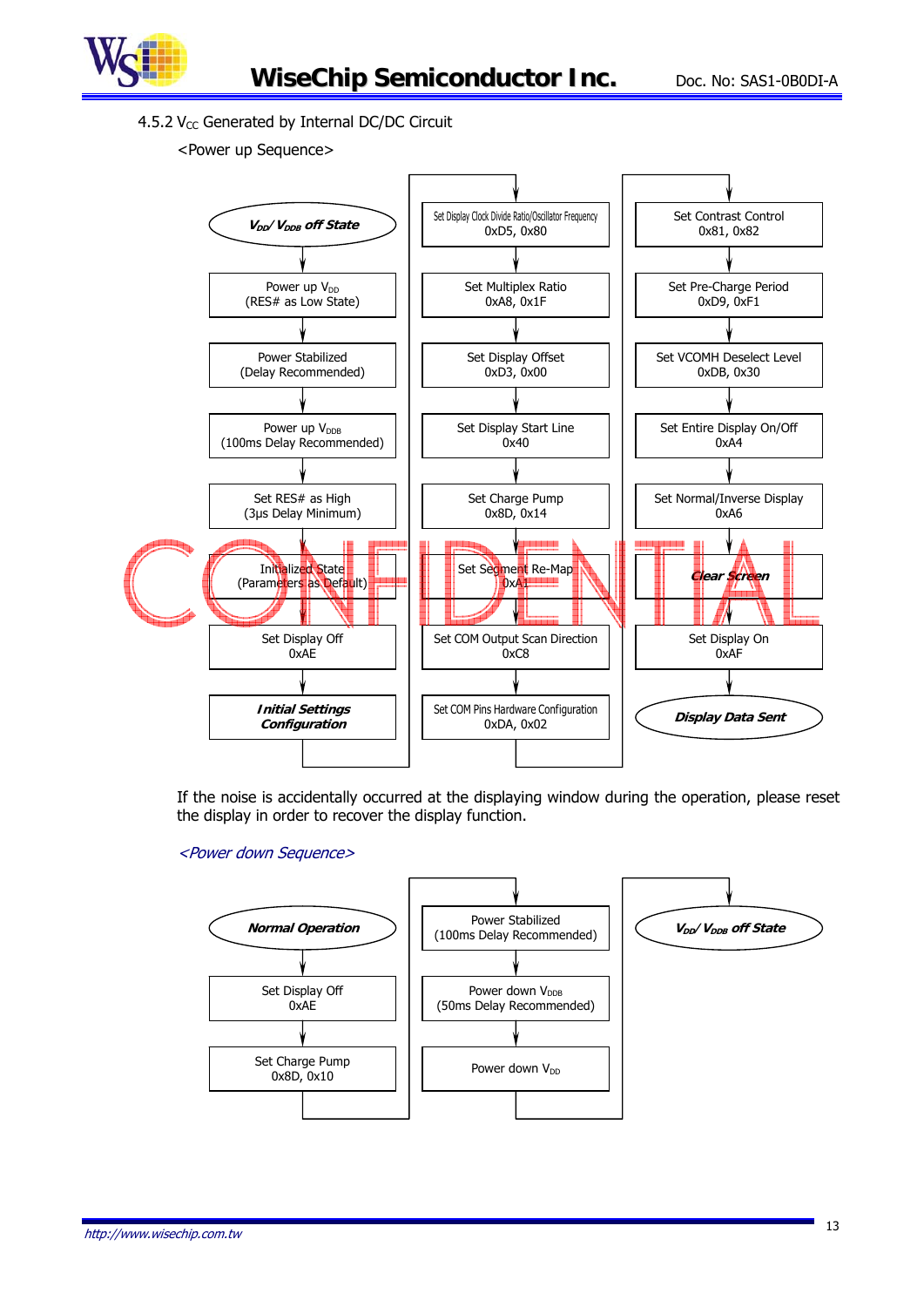

#### <Entering Sleep Mode>



#### <Exiting Sleep Mode>

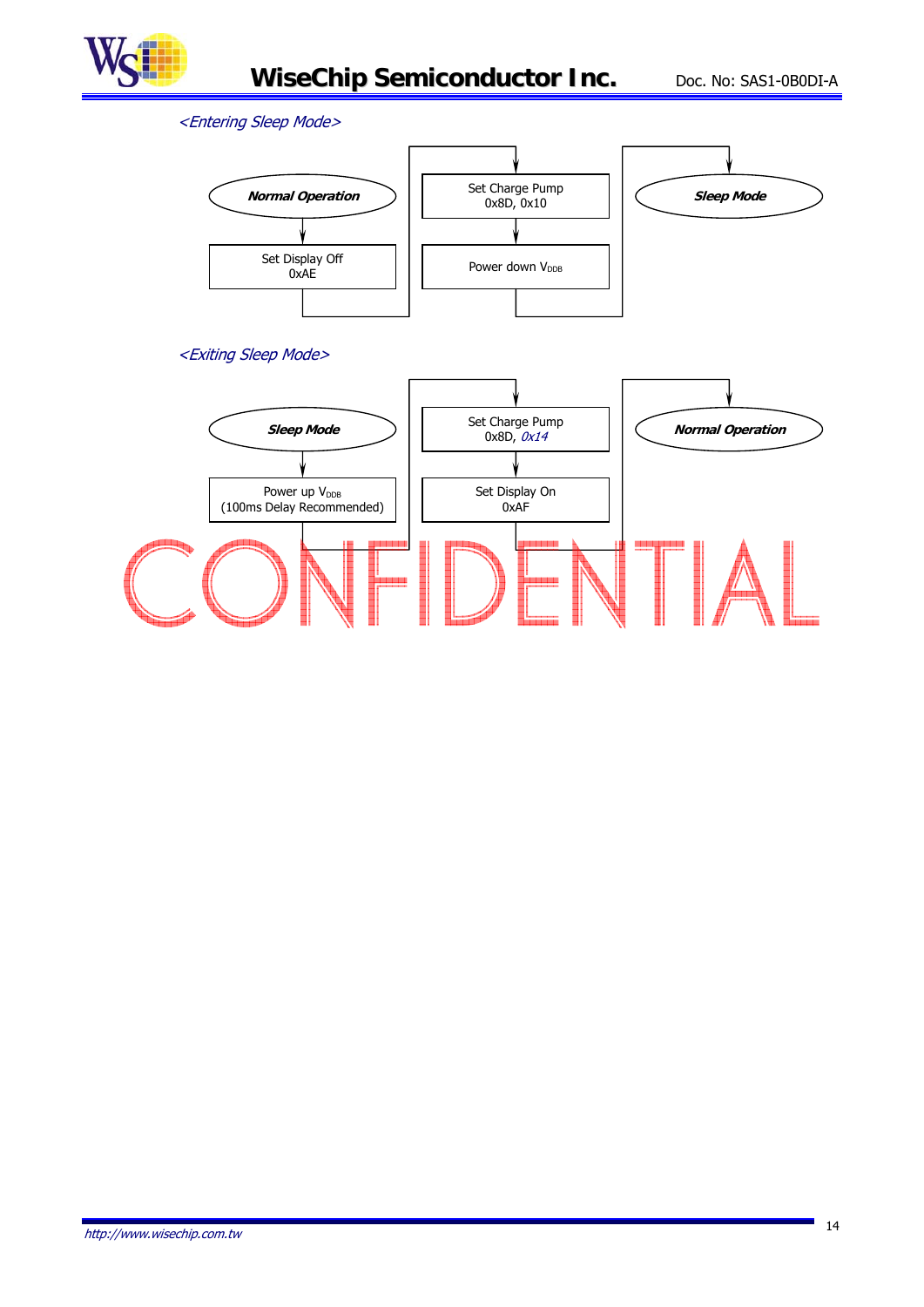

#### **5. Reliability**

#### **5.1 Contents of Reliability Tests**

| <b>Item</b>                         | <b>Conditions</b>                                                             | Criteria                           |  |
|-------------------------------------|-------------------------------------------------------------------------------|------------------------------------|--|
| High Temperature Operation          | 70°C, 240 hrs                                                                 |                                    |  |
| Low Temperature Operation           | -40 $\degree$ C, 240 hrs                                                      |                                    |  |
| High Temperature Storage            | 85°C, 240 hrs                                                                 | The operational<br>functions work. |  |
| Low Temperature Storage             | -40 $\degree$ C, 240 hrs                                                      |                                    |  |
| High Temperature/Humidity Operation | 60°C, 90% RH, 120 hrs                                                         |                                    |  |
| Thermal Shock                       | $-40^{\circ}$ C $\Leftrightarrow$ 85 $^{\circ}$ C, 24 cycles<br>60 mins dwell |                                    |  |

\* The samples used for the above tests do not include polarizer.

\* No moisture condensation is observed during tests.

#### **5.2 Failure Check Standard**

After the completion of the described reliability test, the samples were left at room temperature for 2 hrs prior to conducting the failure test at  $23 \pm 5^{\circ}$ C; 55 $\pm 15\%$  RH.

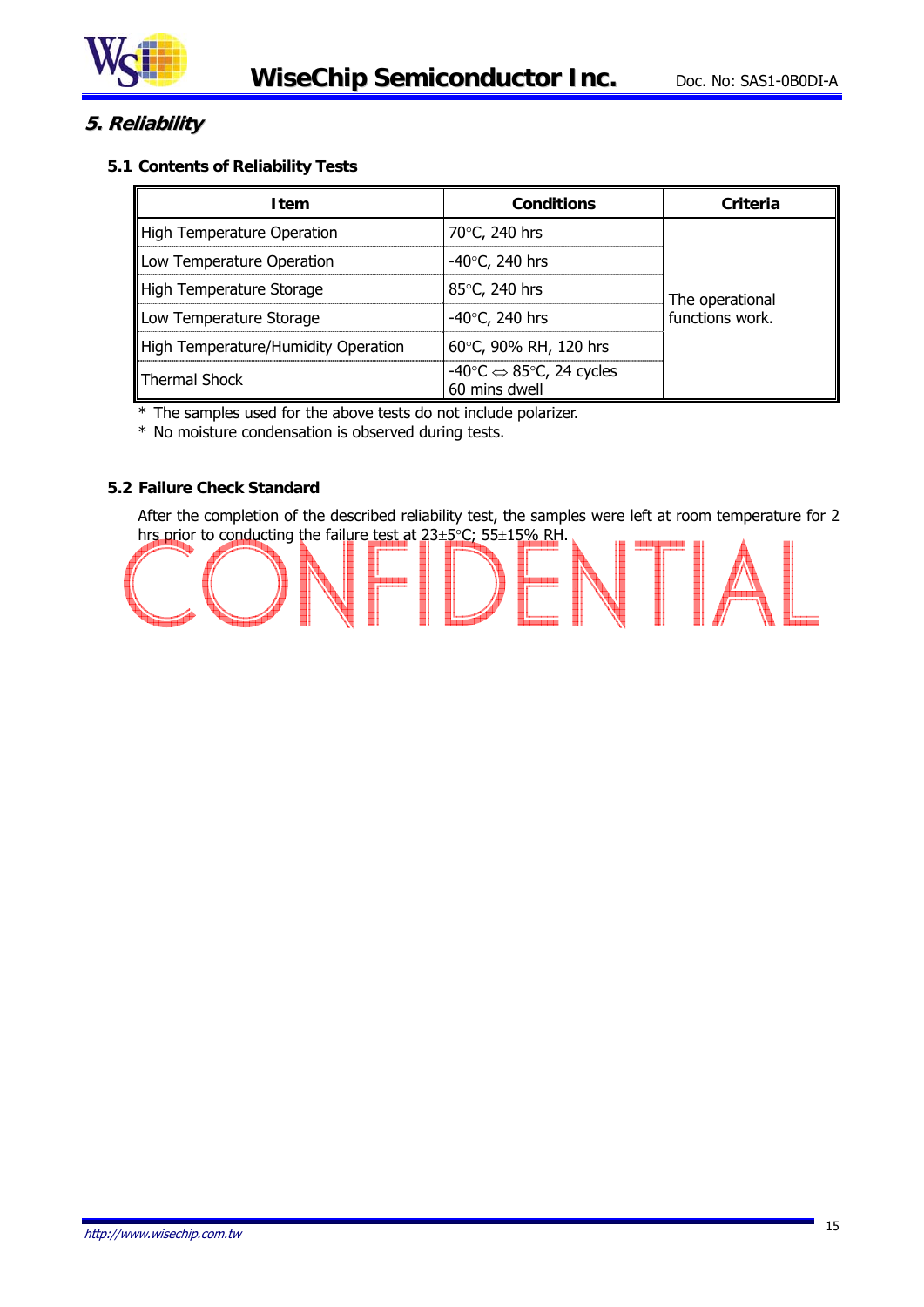

#### **6. Outgoing Quality Control Specifications**

#### **6.1 Environment Required**

Customer's test & measurement are required to be conducted under the following conditions: Temperature:  $23 \pm 5^{\circ}$ C Humidity:  $55 \pm 15\%$  RH Fluorescent Lamp:  $55 \pm 15\%$  RH Fluorescent Lamp: Distance between the Panel & Lamp:  $\geq 50$ cm Distance between the Panel & Eyes of the Inspector: ≥ 30cm Finger glove (or finger cover) must be worn by the inspector. Inspection table or jig must be anti-electrostatic.

#### **6.2 Sampling Plan**

Level II, Normal Inspection, Single Sampling, MIL-STD-105E

#### **6.3 Criteria & Acceptable Quality Level**

| Partition                                             |  | <b>AQL</b>             |  |                | <b>Definition</b>                                                         |  |  |  |
|-------------------------------------------------------|--|------------------------|--|----------------|---------------------------------------------------------------------------|--|--|--|
| Major                                                 |  | 0.65                   |  |                | Defects in Pattern Check (Display On)                                     |  |  |  |
| Minor                                                 |  | $1\mathbf{0}$          |  |                | Defects in Cosmetic Check (Display Off)                                   |  |  |  |
| 6.3.1 Cosmetic Check (Display Off) in Non-Active Area |  |                        |  |                |                                                                           |  |  |  |
|                                                       |  | <b>Check Item</b>      |  | Classification | Criteria                                                                  |  |  |  |
|                                                       |  | Panel General Chipping |  | Minor          | $X > 6$ mm (Along with Edge)<br>$Y > 1$ mm (Perpendicular to edge)<br>ہ Y |  |  |  |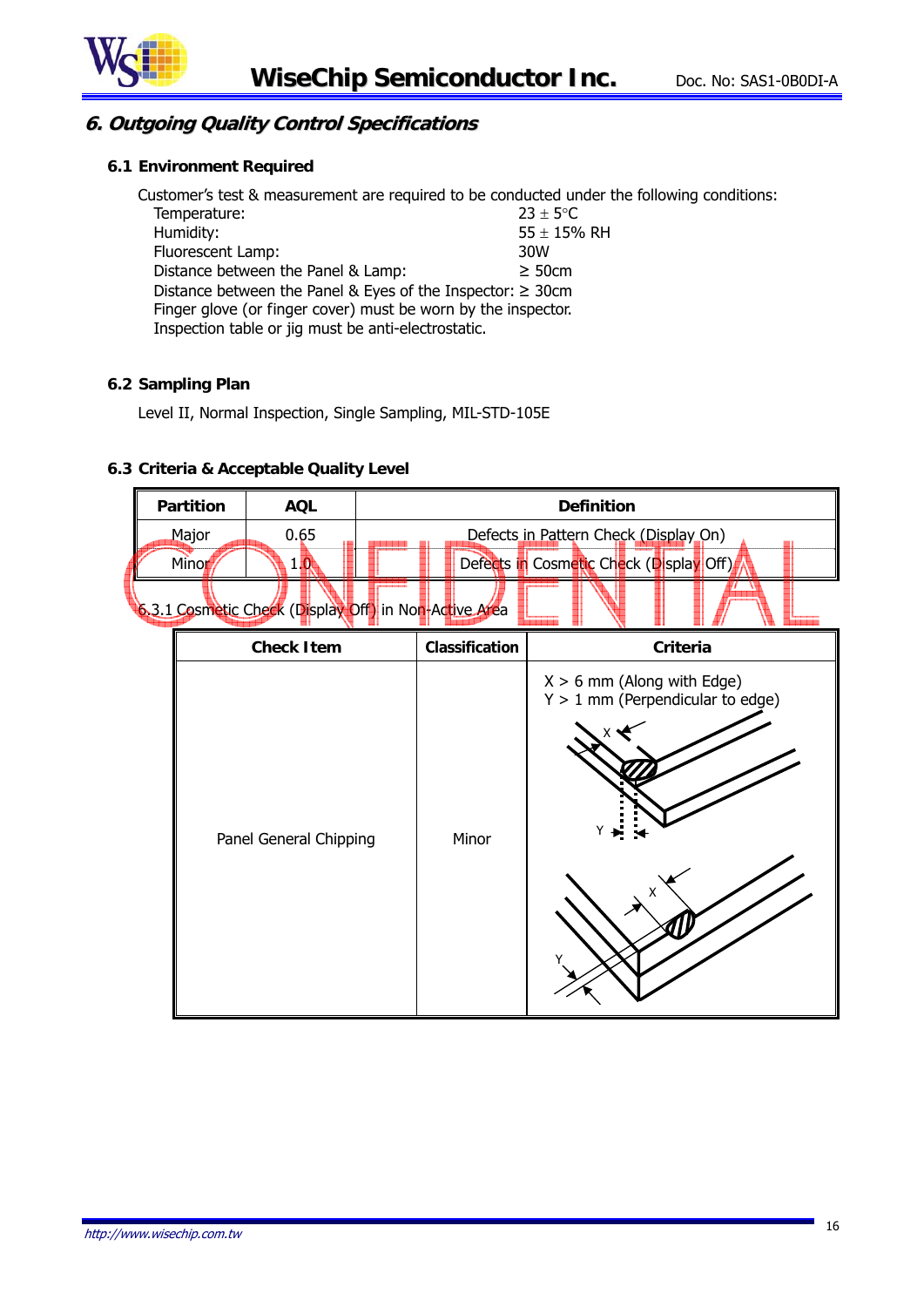

## **WiseChip Semiconductor Inc.** Doc. No: SAS1-0B0DI-A

6.3.1 Cosmetic Check (Display Off) in Non-Active Area (Continued)

| <b>Check Item</b>                                                | Classification      | <b>Criteria</b>                       |
|------------------------------------------------------------------|---------------------|---------------------------------------|
| Panel Crack                                                      | Minor               | Any crack is not allowable.           |
| Copper Exposed<br>(Even Pin or Film)                             | Minor               | Not Allowable by Naked Eye Inspection |
| Film or Trace Damage<br><b>Terminal Lead Prober Mark</b>         | Minor<br>Acceptable |                                       |
| Glue or Contamination on Pin<br>(Couldn't Be Removed by Alcohol) | Minor               |                                       |
| Ink Marking on Back Side of panel<br>(Exclude on Film)           | Acceptable          | Ignore for Any                        |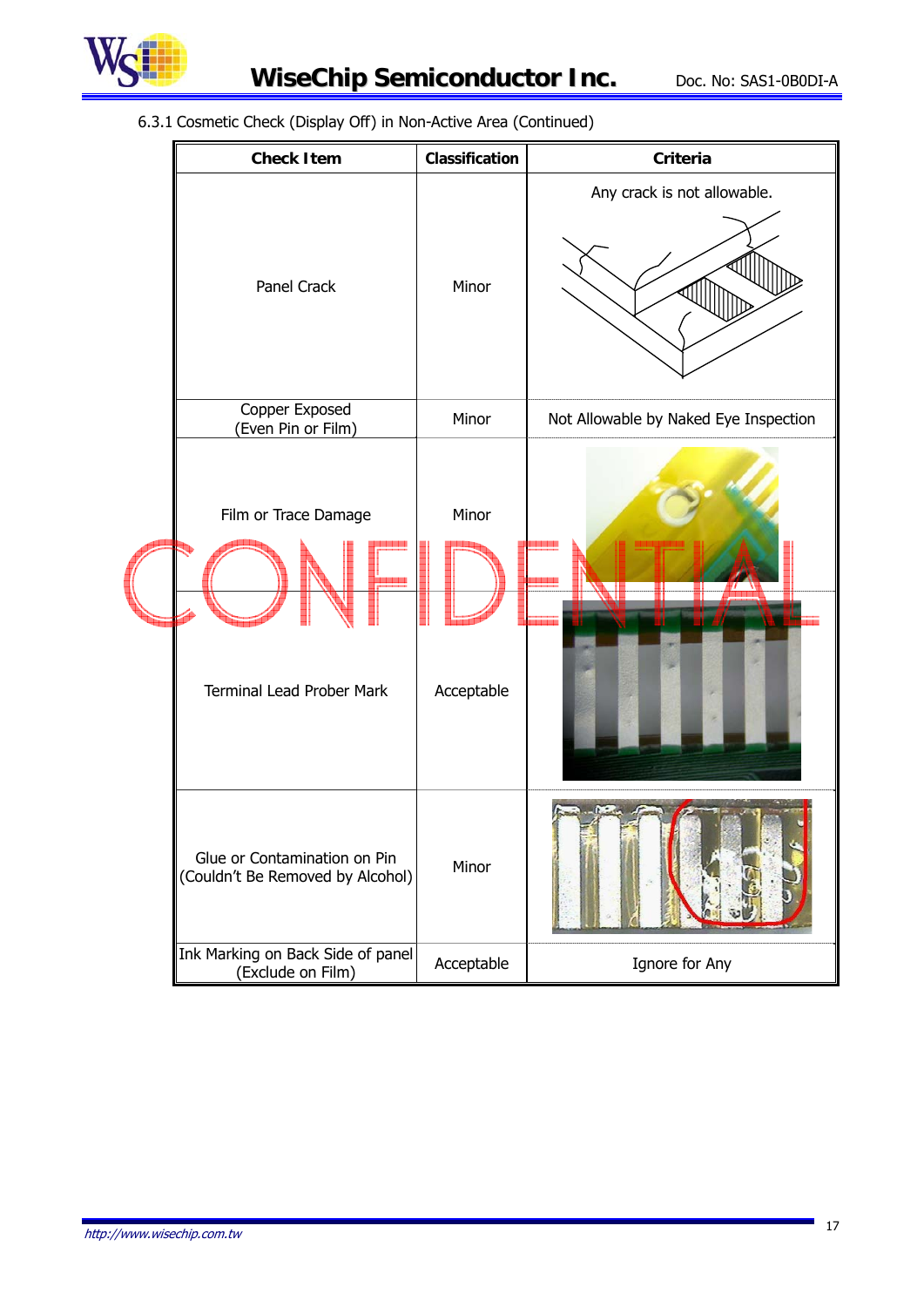

#### 6.3.2 Cosmetic Check (Display Off) in Active Area

|                                                                                                                           | <b>Check Item</b>                                                                                            | <b>Classification</b> | <b>Criteria</b>                                                                                                |  |  |  |
|---------------------------------------------------------------------------------------------------------------------------|--------------------------------------------------------------------------------------------------------------|-----------------------|----------------------------------------------------------------------------------------------------------------|--|--|--|
|                                                                                                                           | Any Dirt & Scratch on Polarizer's<br>Protective Film                                                         | Acceptable            | Ignore for not Affect the Polarizer                                                                            |  |  |  |
|                                                                                                                           | Scratches, Fiber, Line-Shape Defect<br>(On Polarizer)                                                        | Minor                 | $W \leq 0.1$<br>Ignore<br>$W > 0.1, L \le 2$<br>$n \leq 1$<br>L > 2<br>$n = 0$                                 |  |  |  |
|                                                                                                                           | Dirt, Black Spot, Foreign Material,<br>(On Polarizer)                                                        | Minor                 | $\Phi \leq 0.1$<br>Ignore<br>$0.1 < \Phi \leq 0.25$<br>$n \leq 1$<br>$0.25 < \Phi$<br>$n = 0$                  |  |  |  |
|                                                                                                                           | Dent, Bubbles, White spot<br>(Any Transparent Spot on Polarizer)<br>Fingerprint, Flow Mark<br>(On Polarizer) | Minor<br>Minor        | $\Phi \leq 0.5$<br>$\rightarrow$ Ignore if no Influence on Display<br>$0.5 < \Phi$<br>$n = 0$<br>Not Allowable |  |  |  |
| Protective film should not be tear off when cosmetic check<br>Definition of W & L & $\Phi$ (Unit: mm): $\Phi = (a + b)/2$ |                                                                                                              |                       |                                                                                                                |  |  |  |
|                                                                                                                           | W                                                                                                            |                       | b: Minor Axis<br>$\leftarrow$ a: Major Axis                                                                    |  |  |  |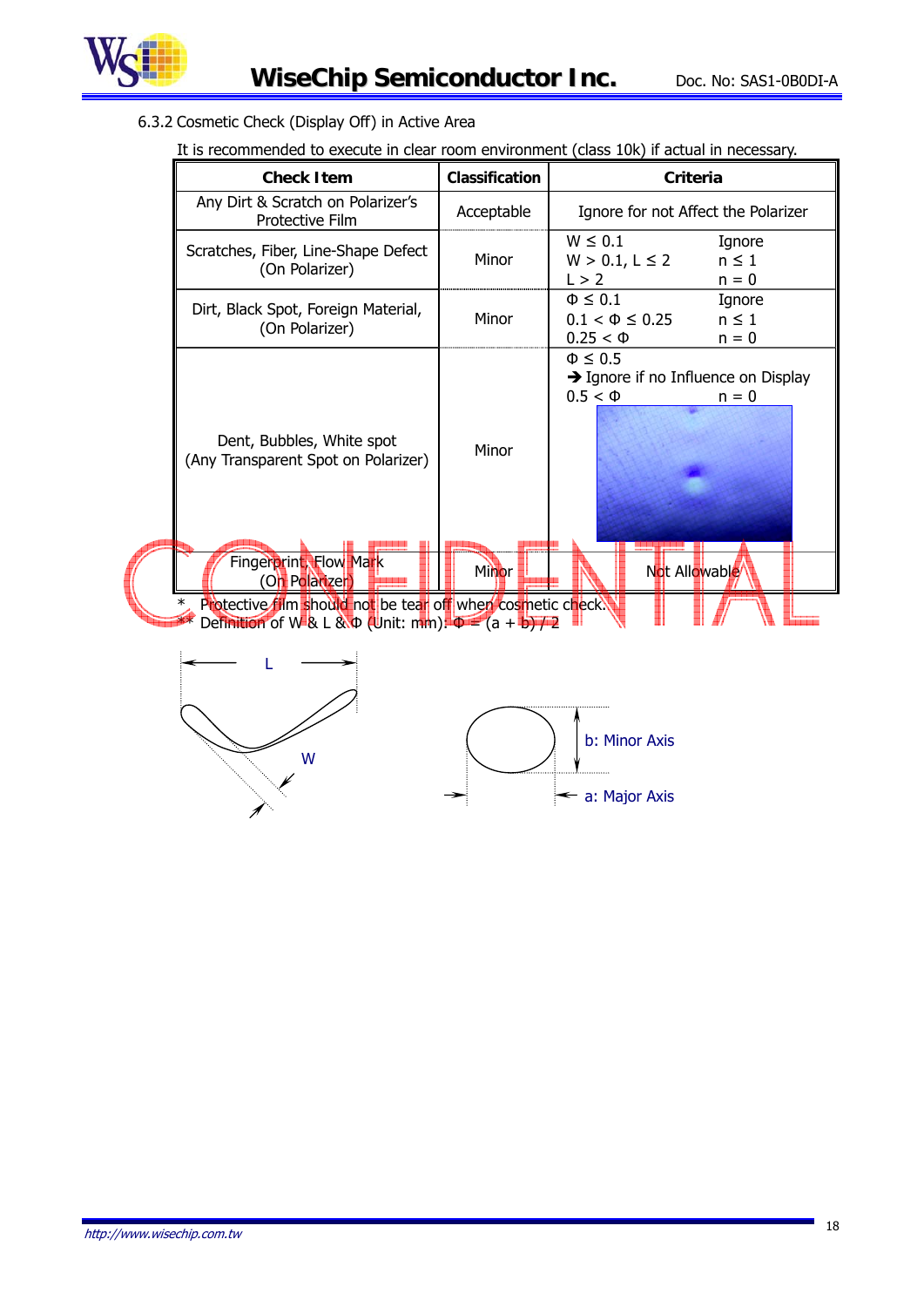

#### 6.3.3 Pattern Check (Display On) in Active Area

|  | <b>Check Item</b>  | Classification | Criteria |
|--|--------------------|----------------|----------|
|  | No Display         | Major          |          |
|  | Missing Line       | Major          |          |
|  | <b>Rixel Short</b> | Majon          | ٣I       |
|  | Darker Pixel       | Major          |          |
|  | Wrong Display      | Major          |          |
|  | Un-uniform         | Major          |          |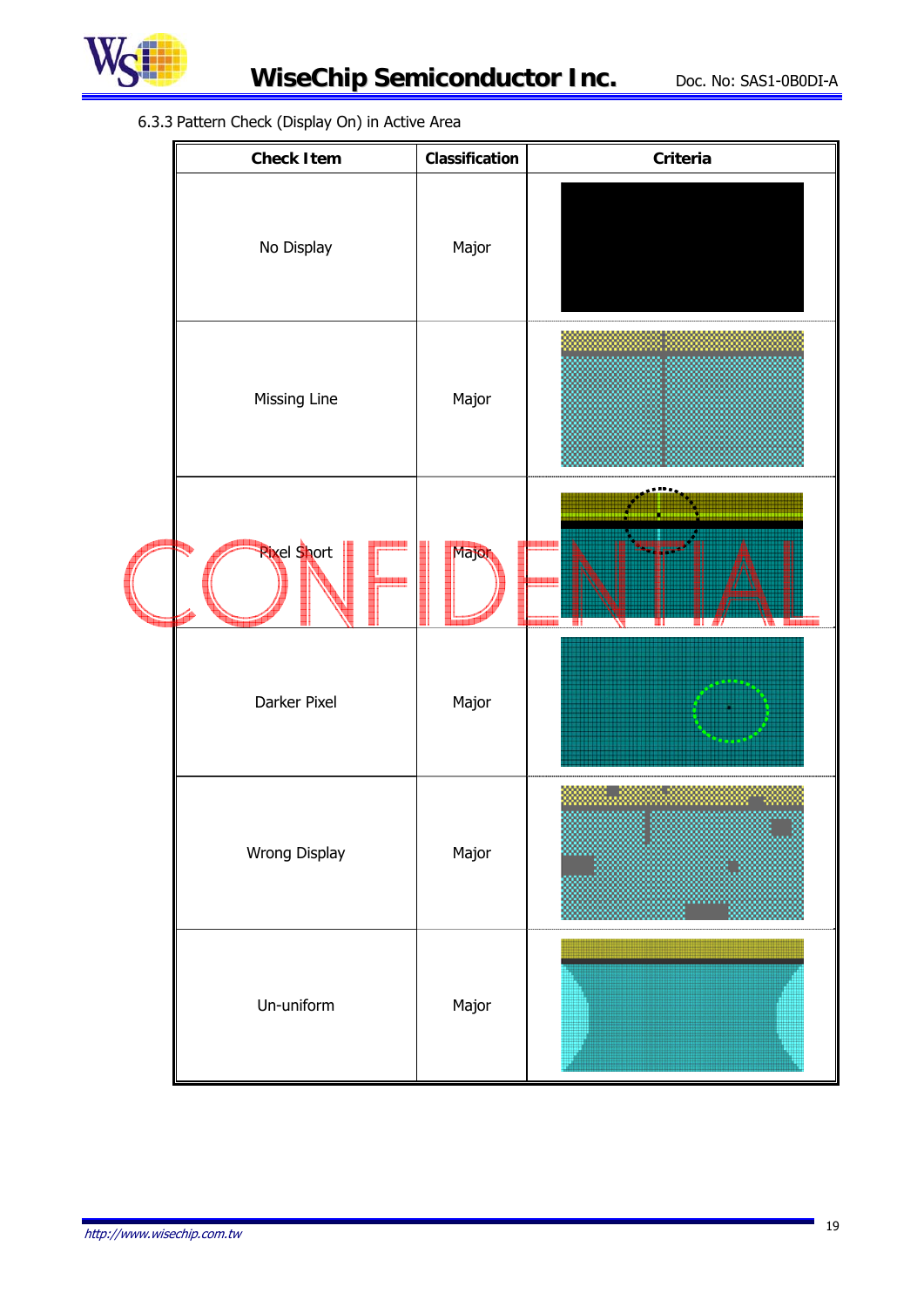

#### **7. Package Specifications**



| Item                 |     | Quantity |                                          |  |
|----------------------|-----|----------|------------------------------------------|--|
| <b>Module</b>        |     | 1440     | per Primary Box                          |  |
| <b>Holding Trays</b> | (A) | 20       | per Primary Box                          |  |
| <b>Total Trays</b>   | (B) | 21       | per Primary Box (Including 1 Empty Tray) |  |
| <b>Primary Box</b>   | (C) | $1 - 4$  | per Carton (4 as Major / Maximum)        |  |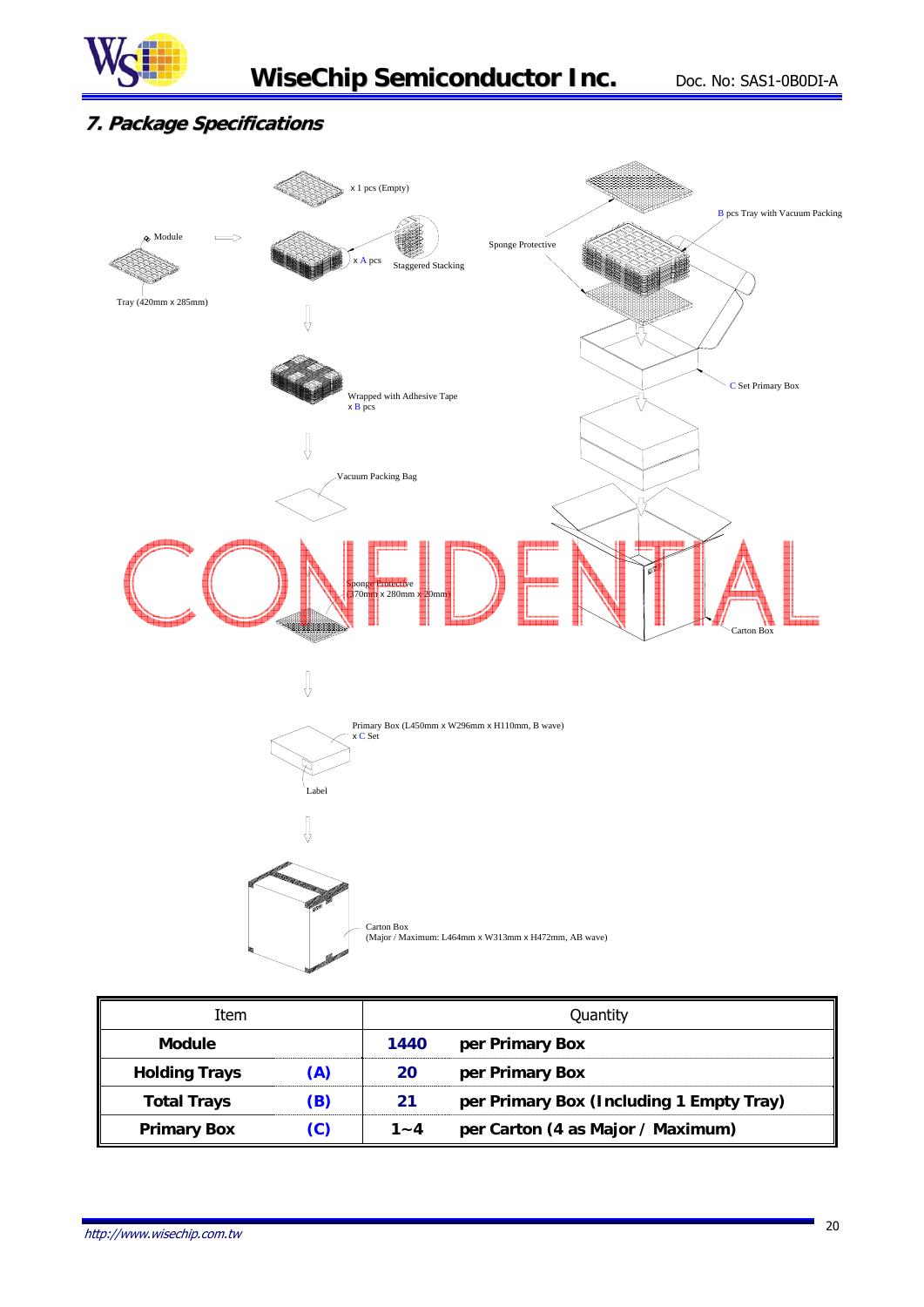

#### **8. Precautions When Using These OEL Display Modules**

#### **8.1 Handling Precautions**

- 1) Since the display panel is being made of glass, do not apply mechanical impacts such us dropping from a high position.
- 2) If the display panel is broken by some accident and the internal organic substance leaks out, be careful not to inhale nor lick the organic substance.
- 3) If pressure is applied to the display surface or its neighborhood of the OEL display module, the cell structure may be damaged and be careful not to apply pressure to these sections.
- 4) The polarizer covering the surface of the OEL display module is soft and easily scratched. Please be careful when handling the OEL display module.
- 5) When the surface of the polarizer of the OEL display module has soil, clean the surface. It takes advantage of by using following adhesion tape.

\* Scotch Mending Tape No. 810 or an equivalent

Never try to breathe upon the soiled surface nor wipe the surface using cloth containing solvent such as ethyl alcohol, since the surface of the polarizer will become cloudy.

Also, pay attention that the following liquid and solvent may spoil the polarizer:

- \* Water
- \* Ketone
- \* Aromatic Solvents
- 6) Hold OEL display module very carefully when placing OEL display module into the system housing. Do not apply excessive stress or pressure to OEL display module. And, do not over bend the film



- 7) Do not apply stress to the driver IC and the surrounding molded sections.
- 8) Do not disassemble nor modify the OEL display module.
- 9) Do not apply input signals while the logic power is off.
- 10) Pay sufficient attention to the working environments when handing OEL display modules to prevent occurrence of element breakage accidents by static electricity.
	- \* Be sure to make human body grounding when handling OEL display modules.
	- \* Be sure to ground tools to use or assembly such as soldering irons.
	- \* To suppress generation of static electricity, avoid carrying out assembly work under dry environments.
	- \* Protective film is being applied to the surface of the display panel of the OEL display module. Be careful since static electricity may be generated when exfoliating the protective film.
- 11) Protection film is being applied to the surface of the display panel and removes the protection film before assembling it. At this time, if the OEL display module has been stored for a long period of time, residue adhesive material of the protection film may remain on the surface of the display panel after removed of the film. In such case, remove the residue material by the method introduced in the above Section 5).
- 12) If electric current is applied when the OEL display module is being dewed or when it is placed under high humidity environments, the electrodes may be corroded and be careful to avoid the above.

#### **8.2 Storage Precautions**

1) When storing OEL display modules, put them in static electricity preventive bags avoiding exposure to direct sun light nor to lights of fluorescent lamps. and, also, avoiding high temperature and high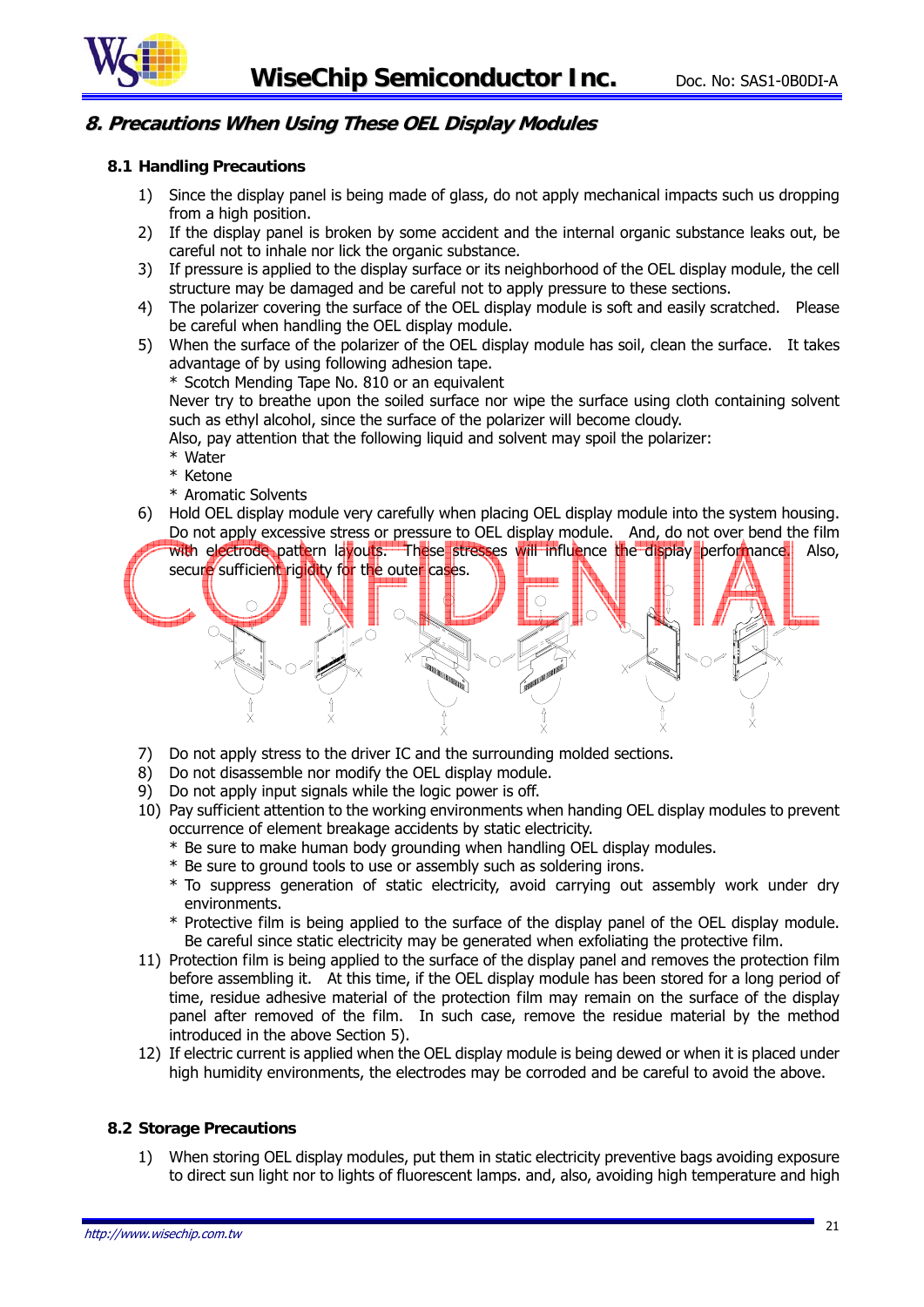

humidity environment or low temperature (less than  $0^{\circ}$ C) environments. (We recommend you to store these modules in the packaged state when they were shipped from WiseChip Semiconductor Inc.)

At that time, be careful not to let water drops adhere to the packages or bags nor let dewing occur with them.

2) If electric current is applied when water drops are adhering to the surface of the OEL display module, when the OEL display module is being dewed or when it is placed under high humidity environments, the electrodes may be corroded and be careful about the above.

#### **8.3 Designing Precautions**

- 1) The absolute maximum ratings are the ratings which cannot be exceeded for OEL display module, and if these values are exceeded, panel damage may be happen.
- 2) To prevent occurrence of malfunctioning by noise, pay attention to satisfy the  $V_{\text{IL}}$  and  $V_{\text{IH}}$ specifications and, at the same time, to make the signal line cable as short as possible.
- 3) We recommend you to install excess current preventive unit (fuses, etc.) to the power circuit ( $V_{DD}$ ). (Recommend value: 0.5A)
- 4) Pay sufficient attention to avoid occurrence of mutual noise interference with the neighboring devices.
- 5) As for EMI, take necessary measures on the equipment side basically.
- 6) When fastening the OEL display module, fasten the external plastic housing section.
- 7) If power supply to the OEL display module is forcibly shut down by such errors as taking out the main battery while the OEL display panel is in operation, we cannot quarantee the quality of this
- OEL display module. 8) The electric potential to be connected to the real face of the IC chip should be as follows: SSD1306 \* Connection (contact) to any other potential than the above may lead to rupture of the IC. **1.**<br>11. mars - Antonio

#### **8.4 Precautions when disposing of the OEL display modules**

1) Request the qualified companies to handle industrial wastes when disposing of the OEL display modules. Or, when burning them, be sure to observe the environmental and hygienic laws and regulations.

#### **8.5 Other Precautions**

- 1) When an OEL display module is operated for a long of time with fixed pattern may remain as an after image or slight contrast deviation may occur. Nonetheless, if the operation is interrupted and left unused for a while, normal state can be restored. Also, there will be no problem in the reliability of the module.
- 2) To protect OEL display modules from performance drops by static electricity rapture, etc., do not touch the following sections whenever possible while handling the OEL display modules. \* Pins and electrodes
	- \* Pattern layouts such as the FPC
- 3) With this OEL display module, the OEL driver is being exposed. Generally speaking, semiconductor elements change their characteristics when light is radiated according to the principle of the solar battery. Consequently, if this OEL driver is exposed to light, malfunctioning may occur.
	- \* Design the product and installation method so that the OEL driver may be shielded from light in actual usage.
	- \* Design the product and installation method so that the OEL driver may be shielded from light during the inspection processes.
- 4) Although this OEL display module stores the operation state data by the commands and the indication data, when excessive external noise, etc. enters into the module, the internal status may be changed. It therefore is necessary to take appropriate measures to suppress noise generation or to protect from influences of noise on the system design.
- 5) We recommend you to construct its software to make periodical refreshment of the operation